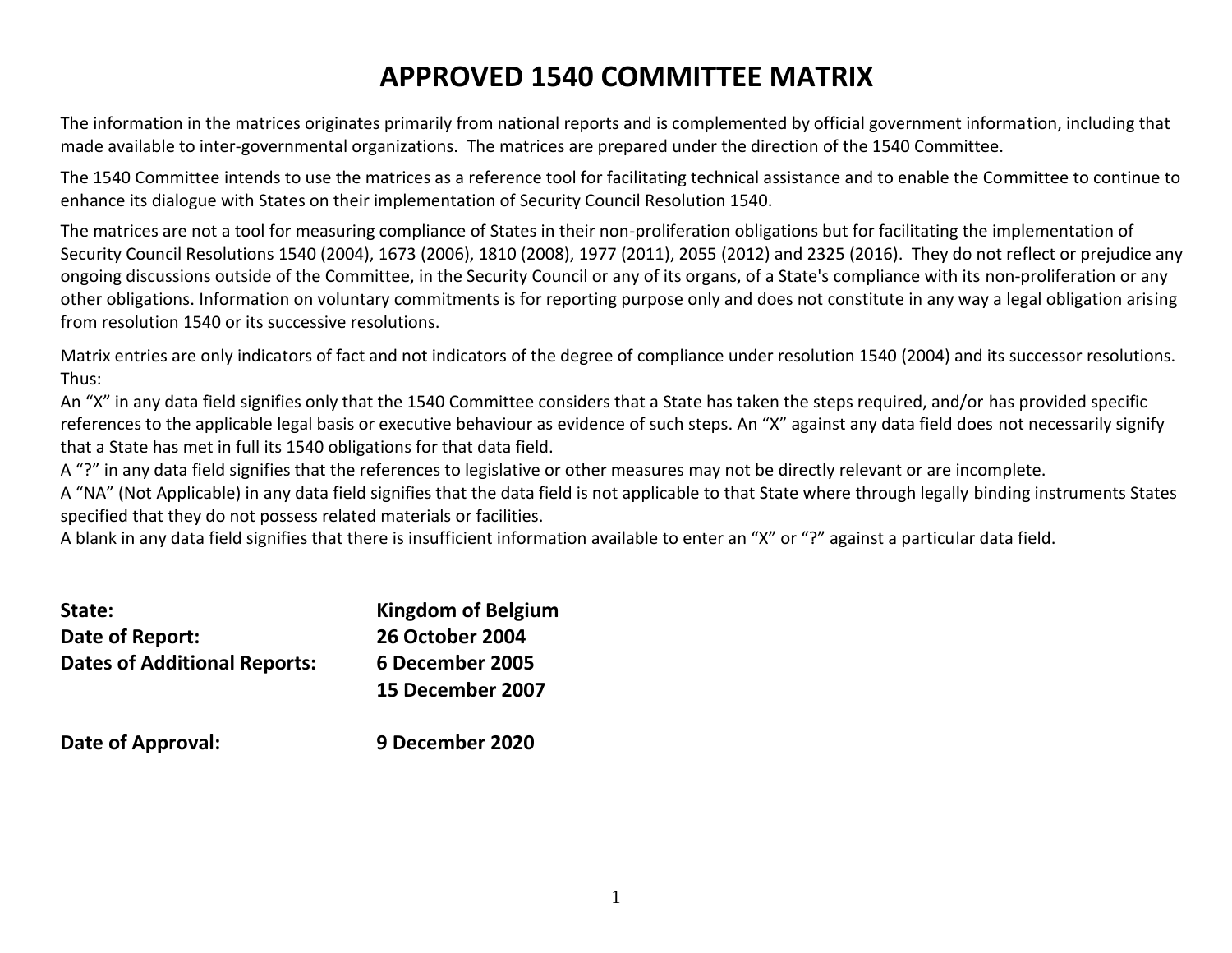### **I. OP 1 and related matters from OP 5, OP 8 (a), (b), (c) and OP10**

|                | <b>Adherence to legally binding</b><br>instruments, membership of<br>organisations, participation<br>in arrangements and<br>statements made. | Relevant information (i.e. signing, deposit of instrument of accession, ratification, etc) |  |  |  |  |  |  |  |  |
|----------------|----------------------------------------------------------------------------------------------------------------------------------------------|--------------------------------------------------------------------------------------------|--|--|--|--|--|--|--|--|
| 1              | Nuclear Non-<br><b>Proliferation Treaty</b><br>(NPT)                                                                                         | Deposit 2 May 1975                                                                         |  |  |  |  |  |  |  |  |
| 2              | Nuclear Weapons Free<br>Zone/ Protocol(s)                                                                                                    |                                                                                            |  |  |  |  |  |  |  |  |
| 3              | International<br>Convention for the<br>Suppression of Acts of<br><b>Nuclear Terrorism</b>                                                    | Deposit 20 October 2009                                                                    |  |  |  |  |  |  |  |  |
| 4              | Convention on Physical<br><b>Protection of Nuclear</b><br>Material (CPPNM)                                                                   | Deposit 6 September 1991                                                                   |  |  |  |  |  |  |  |  |
| 5              | 2005 Amendment to the<br><b>CPPNM</b>                                                                                                        | Deposit 22 January 2013                                                                    |  |  |  |  |  |  |  |  |
| 6              | Comprehensive Nuclear-<br>Test-Ban Treaty (CTBT)<br>(not in force)                                                                           | Deposit 29 June 1999                                                                       |  |  |  |  |  |  |  |  |
| $\overline{7}$ | Chemical Weapons<br>Convention (CWC)                                                                                                         | Deposit 16 June 1997                                                                       |  |  |  |  |  |  |  |  |
| 8              | <b>Biological Weapons</b><br>Convention (BWC)                                                                                                | Deposit 15 March 1979                                                                      |  |  |  |  |  |  |  |  |
| 9              | Geneva Protocol of 1925                                                                                                                      | Deposit 4 December 1928                                                                    |  |  |  |  |  |  |  |  |
| 10             | 1997 International<br>Convention for the<br><b>Suppression of Terrorist</b><br><b>Bombings</b>                                               | Deposit 20 May 2005                                                                        |  |  |  |  |  |  |  |  |
| 11             | 1999 International<br>Convention for the<br>Suppression of the<br><b>Financing of Terrorism</b>                                              | Deposit 17 May 2004                                                                        |  |  |  |  |  |  |  |  |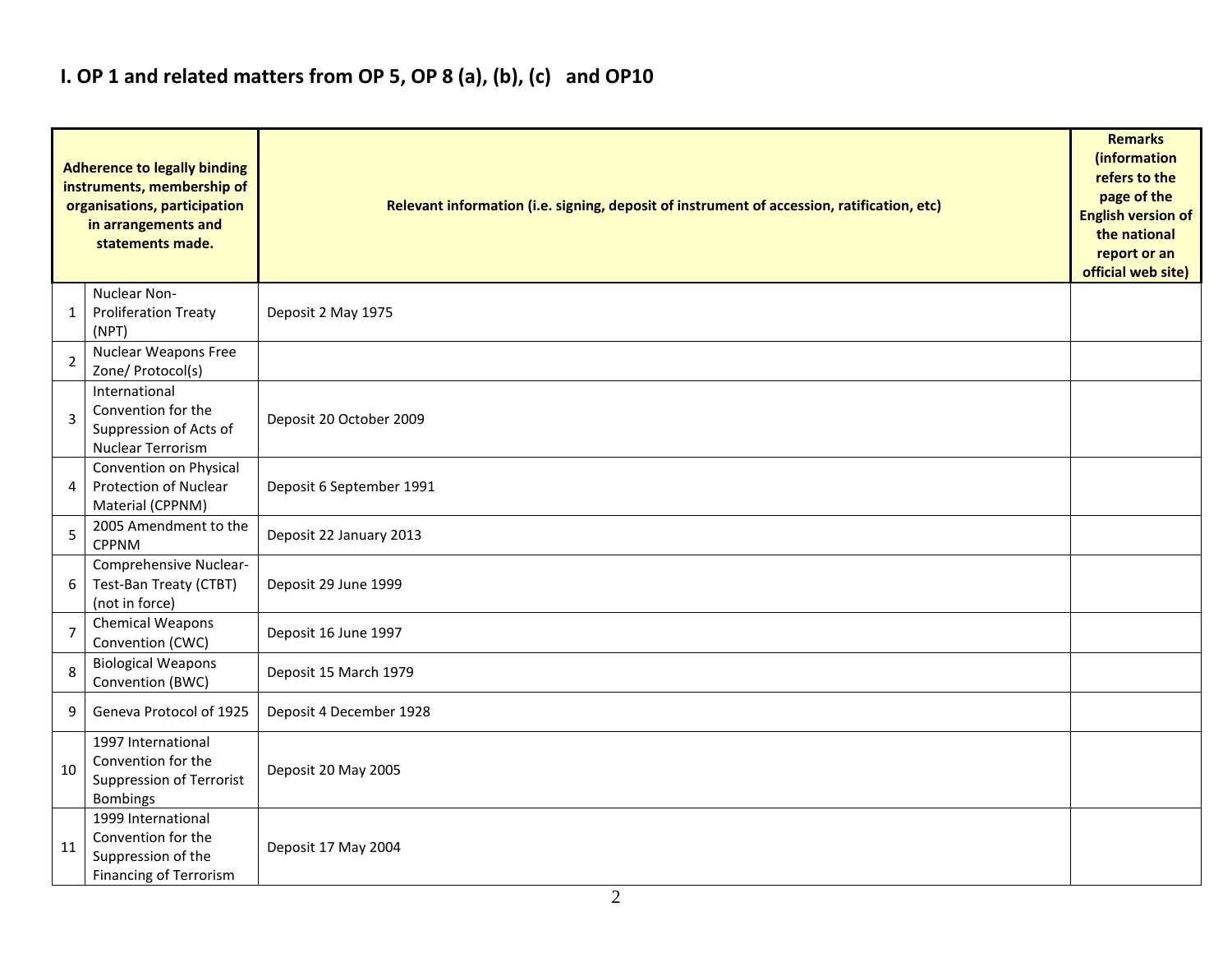| 12 | 2005 Protocol to the<br>Convention for the<br>suppression of unlawful<br>acts against the safety of<br>maritime navigation<br>2005 Protocol to the<br>Protocol for the<br>suppression of unlawful | Deposit 2 July 2019                                                                                                                                                                                                                                                                                                                                                                                                                                        |  |
|----|---------------------------------------------------------------------------------------------------------------------------------------------------------------------------------------------------|------------------------------------------------------------------------------------------------------------------------------------------------------------------------------------------------------------------------------------------------------------------------------------------------------------------------------------------------------------------------------------------------------------------------------------------------------------|--|
| 13 | acts against the safety of<br>fixed platforms located<br>on the continental shelf                                                                                                                 | Deposit 2 July 2019                                                                                                                                                                                                                                                                                                                                                                                                                                        |  |
| 14 | 2010 Convention on the<br>Suppression of Unlawful<br>Acts Relating to<br><b>International Civil</b><br>Aviation                                                                                   |                                                                                                                                                                                                                                                                                                                                                                                                                                                            |  |
| 15 | Other relevant regional<br>legally binding<br>instruments                                                                                                                                         | <b>EURATOM Treaty</b><br>Council of Europe Convention on Laundering, Search, Seizure and Confiscation of the Proceeds from Crime and on the<br>Financing of Terrorism [CETS No. 198]<br>Convention on Laundering, Search, Seizure and Confiscation of the Proceeds from Crime [ETS No. 141]<br>European Convention on the Suppression of Terrorism [ETS No. 90]<br>Protocol amending the European Convention on the Suppression of Terrorism [ETS No. 190] |  |
| 16 | <b>International Atomic</b><br>Energy Agency (IAEA)                                                                                                                                               | <b>Since 1958</b>                                                                                                                                                                                                                                                                                                                                                                                                                                          |  |
| 17 | Directly relevant<br>Arrangements                                                                                                                                                                 | <b>Nuclear Suppliers Group (NSG)</b><br>Zangger Committee (ZC)<br>Australia Group (AG)<br>Missile Technology Control Regime (MTCR)<br>Wassenaar Arrangement (WA)<br>Proliferation Security Initiative (PSI)<br>Global Initiative to Combat Nuclear Terrorism (GICNT)                                                                                                                                                                                       |  |
| 18 | Statement on non-<br>provision of WMD and<br>related materials to<br>non-State actors                                                                                                             | The State reports that it provides no assistance in any form to non-State actors that attempt to develop, acquire,<br>manufacture, possess, transport, transfer or use nuclear, chemical or biological weapons or their means of delivery and that<br>such assistance is prohibited by its law.                                                                                                                                                            |  |
| 19 | Membership in relevant<br>international, regional<br>or sub-regional<br>organisations                                                                                                             | EU Council Decision of 17 November 2003 to include WMD provisions in Agreements with third countries- Revised Cotonou<br>Partnership Agreement (the CPA II)<br>Financial Action Task Force against Money Laundering (FATF)<br>International Maritime Organization (IMO)<br>International Monetary Fund (IMF)<br>Inter-Parliamentary Union (IPU)                                                                                                            |  |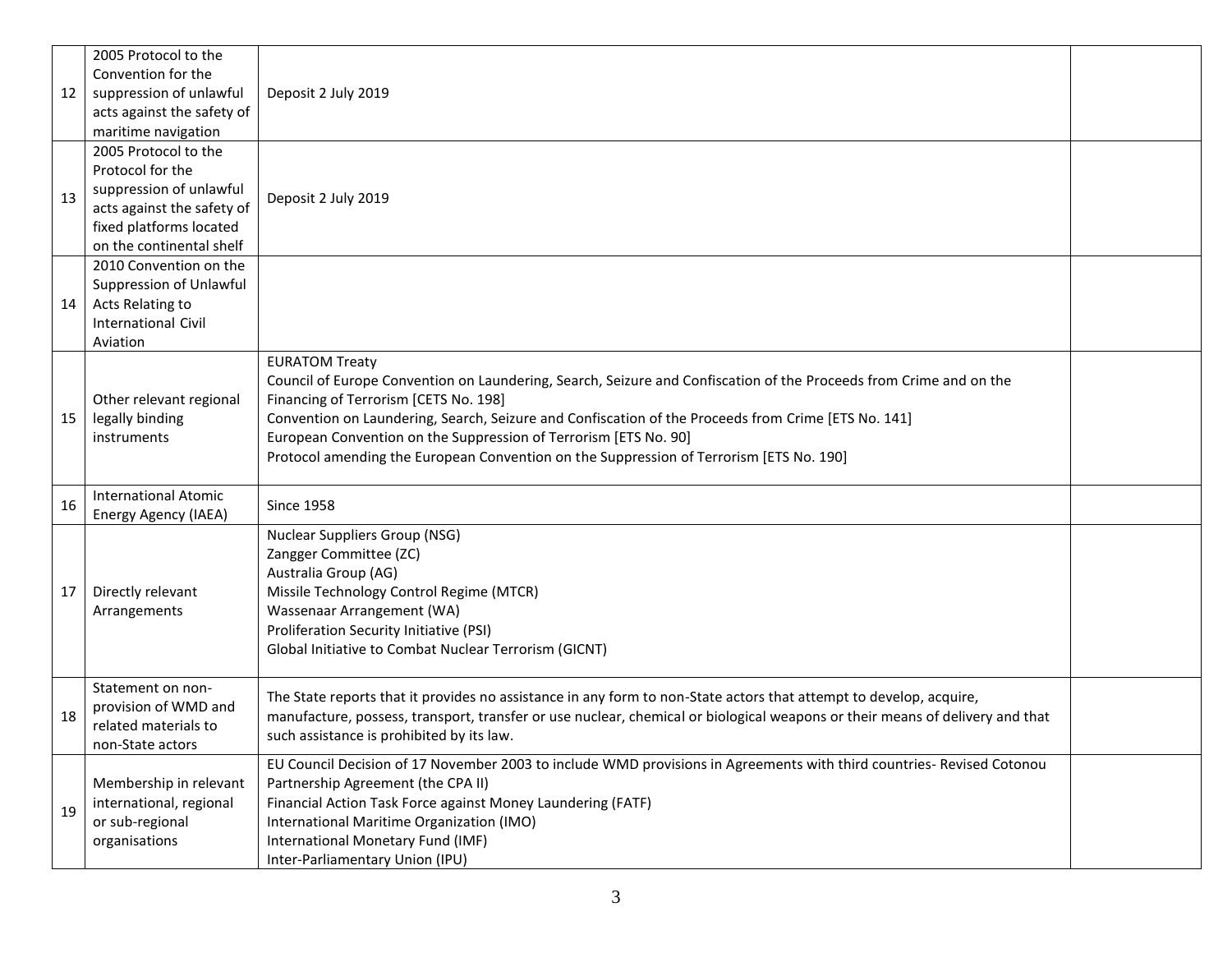|  | INTERPOL                                                   |  |
|--|------------------------------------------------------------|--|
|  | Organization for Security and Cooperation in Europe (OSCE) |  |
|  | World Bank Group                                           |  |
|  | World Customs Organization (WCO)                           |  |
|  | World Health Organization (WHO)                            |  |
|  | World Organisation for Animal Health (OIE)                 |  |
|  |                                                            |  |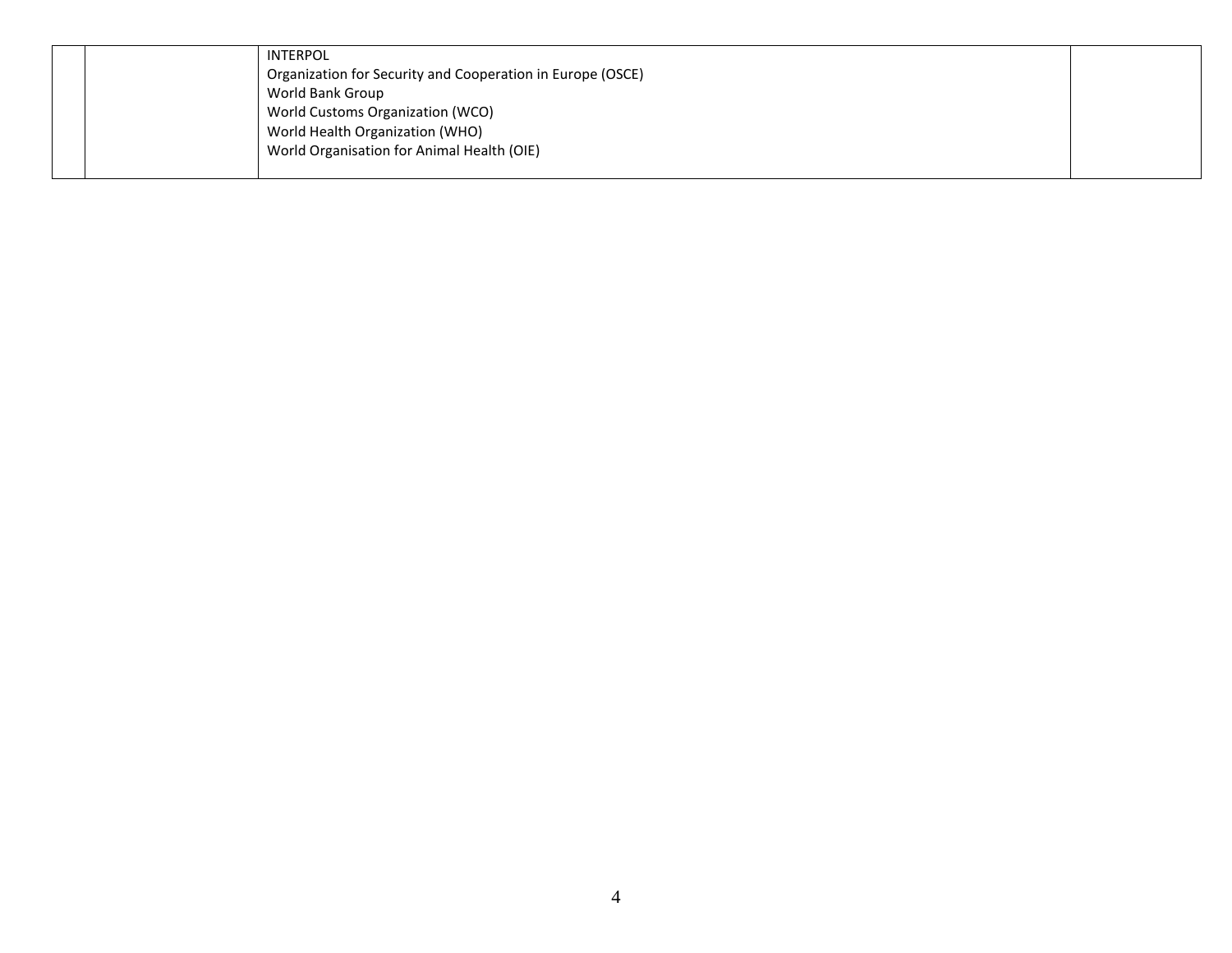#### **II. OP 2 - Nuclear Weapons (NW), Chemical Weapons (CW) and Biological Weapons (BW)**

| prohibits persons or entities<br>to engage in one of the<br>$X$ /?<br>$X$ /?                                                                                                                                                                                                                                                                                                                                                                                                                                                                                                                                                                                                                                                                                                                                                                                                                                                                                                                                                                                                                                                                                                                                                                                                                                                                                                                                                                                                                                                                                                                                                   | <b>Remarks</b> |
|--------------------------------------------------------------------------------------------------------------------------------------------------------------------------------------------------------------------------------------------------------------------------------------------------------------------------------------------------------------------------------------------------------------------------------------------------------------------------------------------------------------------------------------------------------------------------------------------------------------------------------------------------------------------------------------------------------------------------------------------------------------------------------------------------------------------------------------------------------------------------------------------------------------------------------------------------------------------------------------------------------------------------------------------------------------------------------------------------------------------------------------------------------------------------------------------------------------------------------------------------------------------------------------------------------------------------------------------------------------------------------------------------------------------------------------------------------------------------------------------------------------------------------------------------------------------------------------------------------------------------------|----------------|
| <b>Source document of national implementation</b><br>following activities and its<br>$\mathbf{B}$<br>$\mathbf{C}$<br>N.<br>$\mathbf{C}$<br>$\mathbf{B}$<br>N<br><b>Source document</b><br>law<br>enforcement<br><b>w w</b><br>W<br>W<br>W                                                                                                                                                                                                                                                                                                                                                                                                                                                                                                                                                                                                                                                                                                                                                                                                                                                                                                                                                                                                                                                                                                                                                                                                                                                                                                                                                                                      |                |
| NW/CW/BW:<br>Penal Code, Article 137, Paragraph 3.3<br>(manufacturing, possession, acquisition,<br>transport or supply of nuclear or chemical<br>weapons, the use of nuclear, biological or<br>chemical weapons, as well as research and<br>development of chemical weapons)<br>NW:<br>NW:<br>The Constitution of the Kingdom of Belgium,<br>Penal Code, Article 488bis<br>Article 34<br>Royal Decree of 20 July 2001 laying down the<br>general regulations on the protection of the<br>Law of 14 March 1975 (NPT ratification)<br>Law on terrorist offences of 19 December<br>public, the workers and the environment<br>against the hazards of ionizing radiation<br>2003, Article 3, paragraph 3(3) (terrorist intent:<br>the manufacture, possession, acquisition,<br>(GRPIR)<br>transport or supply of nuclear or chemical<br>weapons, the use of nuclear, biological or<br>manufacture<br>$\mathsf{X}$<br>$\mathsf{X}$<br>$\mathsf{X}$<br>X<br>$\mathbf{1}$<br>Χ<br>X<br>chemical weapons, as well as the research and<br>development of chemical weapons)<br>CW:<br>CW:<br>The Constitution of the Kingdom of Belgium,<br>Law of 4 June 2007 approving implementation<br>Article 34<br>of the CWC, Article 21<br>Law of 20 December 1996 (CWC ratification)<br>Law on terrorist offences of 19 December 2003<br>Law of 4 June 2007 approving implementation<br>of the CWC<br>BW:<br>BW:<br>Law of 10 July 1978, approving the<br>Law of 10 July 1978 approving the<br>implementation of the BWC<br>implementation of the BWC, Article 2<br>Law on terrorist offences of 19 December<br>2003, Article 3, paragraph 3(3) |                |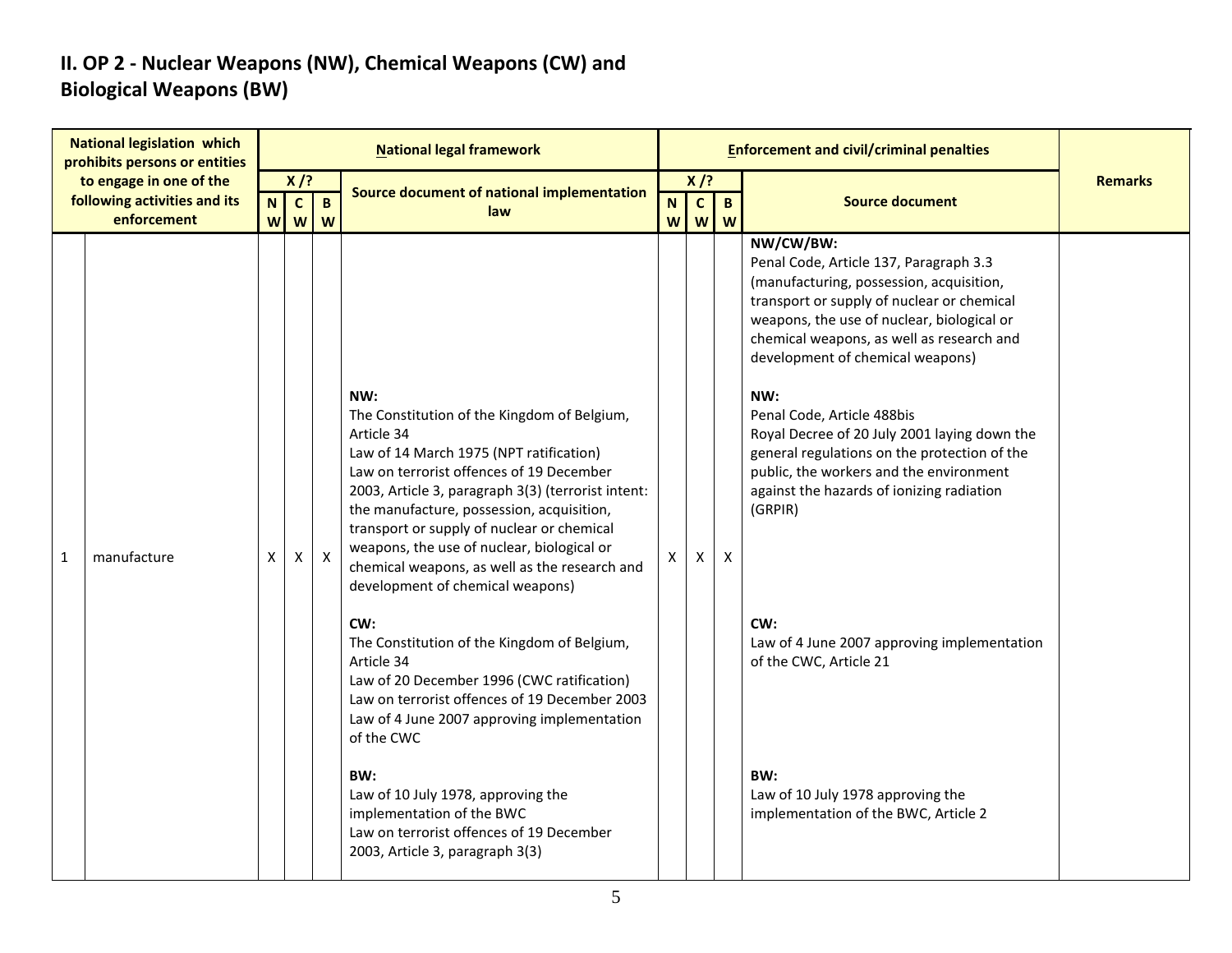| 2 | acquire | X | X | X | NW/CW/BW:<br>Law on terrorist offences of 19 December<br>2003, Article 3, paragraph 3(3)<br>CW:<br>Law of 4 June 2007 approving implementation<br>of the CWC<br>BW:<br>Law of 10 July 1978 approving the<br>implementation of the BWC | X | $\mathsf{X}^-$ | $\mathsf{x}$ | NW/CW/BW:<br>Penal Code, Article 137, paragraph 3(3)<br>(manufacturing, possession, acquisition,<br>transport or supply of nuclear or chemical<br>weapons, the use of nuclear, biological or<br>chemical weapons, as well as research and<br>development of chemical weapons)<br>NW:<br>Penal Code, Article 488bis<br>Royal Decree of 20 July 2001 laying down the<br>general regulations on the protection of the<br>public, the workers and the environment<br>against the hazards of ionizing radiation<br>(GRPIR)<br>CW:<br>Law of 4 June 2007 approving implementation<br>of the CWC, Article 21<br>BW:<br>Law of 10 July 1978 approving the<br>implementation of the BWC, Article 2 |  |
|---|---------|---|---|---|---------------------------------------------------------------------------------------------------------------------------------------------------------------------------------------------------------------------------------------|---|----------------|--------------|-------------------------------------------------------------------------------------------------------------------------------------------------------------------------------------------------------------------------------------------------------------------------------------------------------------------------------------------------------------------------------------------------------------------------------------------------------------------------------------------------------------------------------------------------------------------------------------------------------------------------------------------------------------------------------------------|--|
| 3 | possess | X | X | Χ | NW/CW/BW:<br>Law on terrorist offences of 19 December<br>2003, Article 3, paragraph 3(3)<br>CW:<br>Law of 4 June 2007 approving implementation<br>of the CWC                                                                          | X | $\mathsf{X}^-$ | $\mathsf{X}$ | NW/CW/BW:<br>Penal Code, Article 137, Paragraph 3.3<br>(manufacturing, possession, acquisition,<br>transport or supply of nuclear or chemical<br>weapons, the use of nuclear, biological or<br>chemical weapons, as well as research and<br>development of chemical weapons)<br>NW:<br>Penal Code, Article 488bis<br>Royal Decree of 20 July 2001 laying down the<br>general regulations on the protection of the<br>public, the workers and the environment<br>against the hazards of ionizing radiation<br>(GRPIR)                                                                                                                                                                      |  |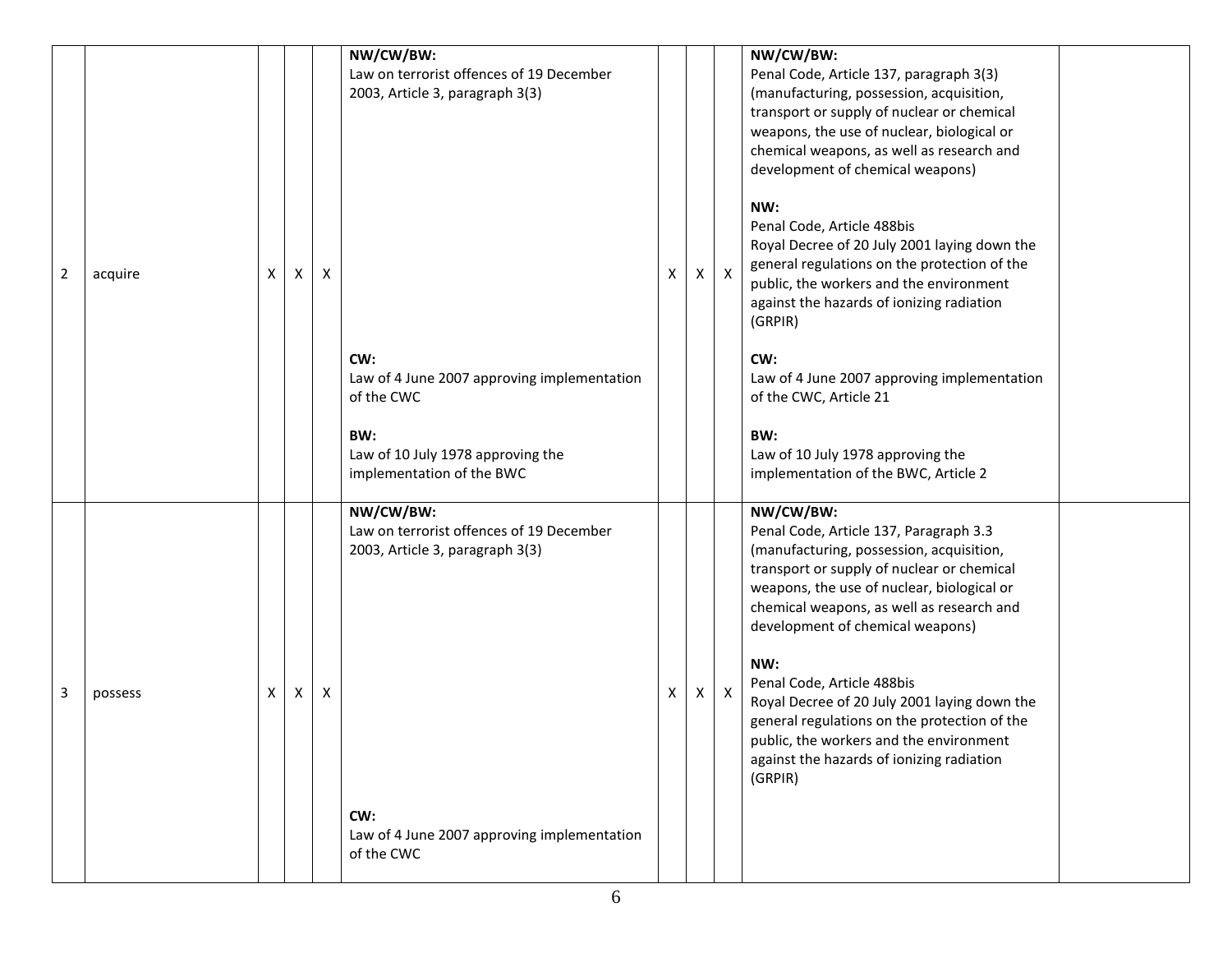|   |           |   |                           |              | BW:<br>Law of 10 July 1978 approving the<br>implementation of the BWC                                                                                                                                                                                     |   |   |                           | BW:<br>Law of 10 July 1978 approving the<br>implementation of the BWC, Article 2                                                                                                                                                                                                                                                                                                                                                                                                                                                                                                                         |  |
|---|-----------|---|---------------------------|--------------|-----------------------------------------------------------------------------------------------------------------------------------------------------------------------------------------------------------------------------------------------------------|---|---|---------------------------|----------------------------------------------------------------------------------------------------------------------------------------------------------------------------------------------------------------------------------------------------------------------------------------------------------------------------------------------------------------------------------------------------------------------------------------------------------------------------------------------------------------------------------------------------------------------------------------------------------|--|
| 4 | develop   |   | Χ                         | $\mathsf{X}$ | CW:<br>Law on terrorist offences of 19 December 2003<br>(terrorist intent)<br>Law of 4 June 2007 approving implementation<br>of the CWC<br>BW:<br>Law of 10 July 1978 approving the<br>implementation of the BWC                                          |   | Χ | $\boldsymbol{\mathsf{X}}$ | CW:<br>Penal Code, Article 137, Paragraph 3.3<br>(manufacturing, possession, acquisition,<br>transport or supply of nuclear or chemical<br>weapons, the use of nuclear, biological or<br>chemical weapons, as well as research and<br>development of chemical weapons)<br>BW:<br>Law of 10 July 1978 approving the<br>implementation of the BWC, Article 2<br>Penal Code book 1, including Chapter 7 and<br>Article 85                                                                                                                                                                                   |  |
| 5 | transport | X | $\boldsymbol{\mathsf{X}}$ | Χ            | NW/CW/BW:<br>Law on terrorist offences of 19 December<br>2003, Article 3, paragraph 3(3) (terrorist intent)<br>CW:<br>Law of 4 June 2007 approving implementation<br>of the CWC, Article 4.2 (forbidden to import,<br>export, or transit through Belgium) | X | X | $\mathsf{X}$              | NW/CW/BW:<br>Penal Code, Article 137, Paragraph 3.3<br>(manufacturing, possession, acquisition,<br>transport or supply of nuclear or chemical<br>weapons, the use of nuclear, biological or<br>chemical weapons, as well as research and<br>development of chemical weapons)<br>NW:<br>Penal Code, Article 488bis<br>Royal Decree of 20 July 2001 laying down the<br>general regulations on the protection of the<br>public, the workers and the environment<br>against the hazards of ionizing radiation<br>(GRPIR)<br>CW:<br>Law of 4 June 2007 approving the<br>implementation of the CWC, Article 21 |  |
| 6 | transfer  | X | $\boldsymbol{\mathsf{X}}$ | $\mathsf{X}$ | NW/CW/BW:<br>Penal Code, Article 137, paragraph 3.3<br>(manufacturing, possession, acquisition,<br>transport or supply of nuclear or chemical<br>weapons, the use of nuclear, biological or                                                               | X | X | $\mathsf{X}$              | NW/CW/BW:<br>Penal Code, Article 137, paragraph 3.3<br>(manufacturing, possession, acquisition,<br>transport or supply of nuclear or chemical<br>weapons, the use of nuclear, biological or                                                                                                                                                                                                                                                                                                                                                                                                              |  |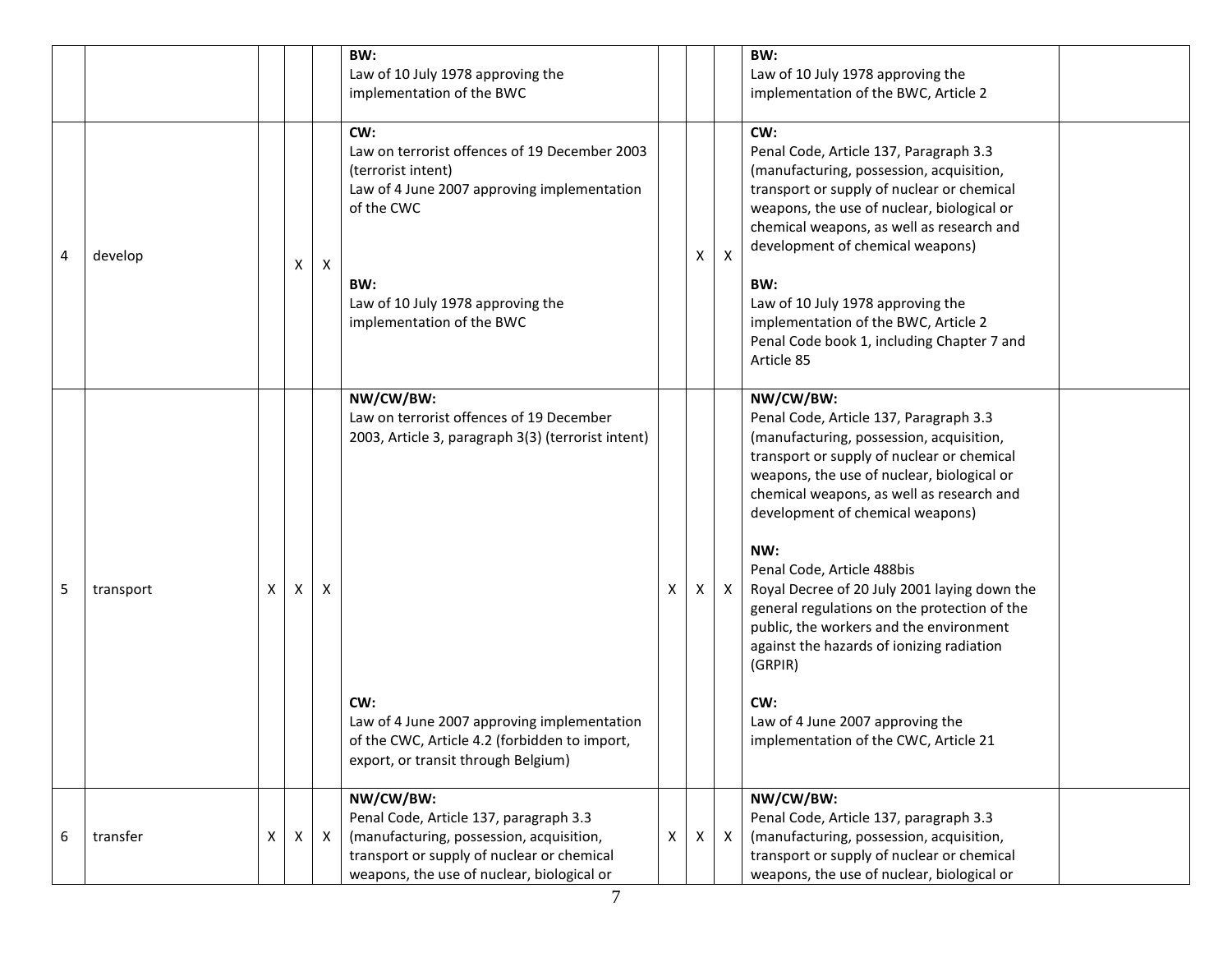|                |                                                                    |   |                |                    | chemical weapons, as well as research and<br>development of chemical weapons)                               |                    |    |                           | chemical weapons, as well as research and<br>development of chemical weapons)<br>NW:<br>Royal Decree of 20 July 2001 laying down the<br>general regulations on the protection of the<br>public, the workers and the environment<br>against the hazards of ionizing radiation<br>(GRPIR)      |  |
|----------------|--------------------------------------------------------------------|---|----------------|--------------------|-------------------------------------------------------------------------------------------------------------|--------------------|----|---------------------------|----------------------------------------------------------------------------------------------------------------------------------------------------------------------------------------------------------------------------------------------------------------------------------------------|--|
|                |                                                                    |   |                |                    | CW:<br>Law of 4 June 2007 approving implementation<br>of the CWC                                            |                    |    |                           | CW:<br>Law of 4 June 2007 approving the<br>implementation of the CWC, Article 21                                                                                                                                                                                                             |  |
|                |                                                                    |   |                |                    | BW:<br>Law of 10 July 1978 approving the<br>implementation of the BWC                                       |                    |    |                           | BW:<br>Law of 10 July 1978, approving the<br>implementation of the BWC, Article 2                                                                                                                                                                                                            |  |
| $\overline{7}$ | use                                                                | X | Χ              | X                  | NW/CW/BW:<br>Law on terrorist offences of 19 December<br>2003, Article 3, paragraph 3(3) (terrorist intent) | X                  | X. | $\boldsymbol{\mathsf{X}}$ | NW/CW/BW:<br>Penal Code, Article 137, Paragraph 3.3<br>(manufacturing, possession, acquisition,<br>transport or supply of nuclear or chemical<br>weapons, the use of nuclear, biological or<br>chemical weapons, as well as research and<br>development of chemical weapons), Article<br>138 |  |
|                |                                                                    |   |                |                    | CW:<br>Law of 4 June 2007 approving implementation<br>of the CWC                                            |                    |    |                           | CW:<br>Law of 4 June 2007 approving implementation<br>of the CWC Article 21<br>Penal Code Article 137, Paragraph 3.4 (release<br>of hazardous substances that endanger life)                                                                                                                 |  |
| 8              | attempt to engage in<br>abovementioned<br>activities               | Χ | X              | X                  | NW/CW/BW:<br>Above mentioned laws in connection with<br>Penal Code, Articles 51 and 52                      | X                  | X. | $\boldsymbol{\mathsf{X}}$ | NW/CW/BW:<br>Penal Code, Articles 52, 80, 81                                                                                                                                                                                                                                                 |  |
| 9              | participate as an<br>accomplice in<br>abovementioned<br>activities | X | $\pmb{\times}$ | $\pmb{\mathsf{X}}$ | NW/CW/BW:<br>Penal Code, Articles 69 and 140                                                                | $\pmb{\mathsf{X}}$ | X  | $\boldsymbol{\mathsf{X}}$ | NW/CW/BW:<br>Penal Code, Articles 69 and 140                                                                                                                                                                                                                                                 |  |
| 10             | assist in<br>abovementioned<br>activities                          | Χ | Х              | Х                  | NW/CW/BW:<br>Penal Code, Articles 69, 140, 141                                                              | X                  | X. | $\boldsymbol{\mathsf{X}}$ | NW/CW/BW:<br>Penal Code, Articles 69 and 140, 141                                                                                                                                                                                                                                            |  |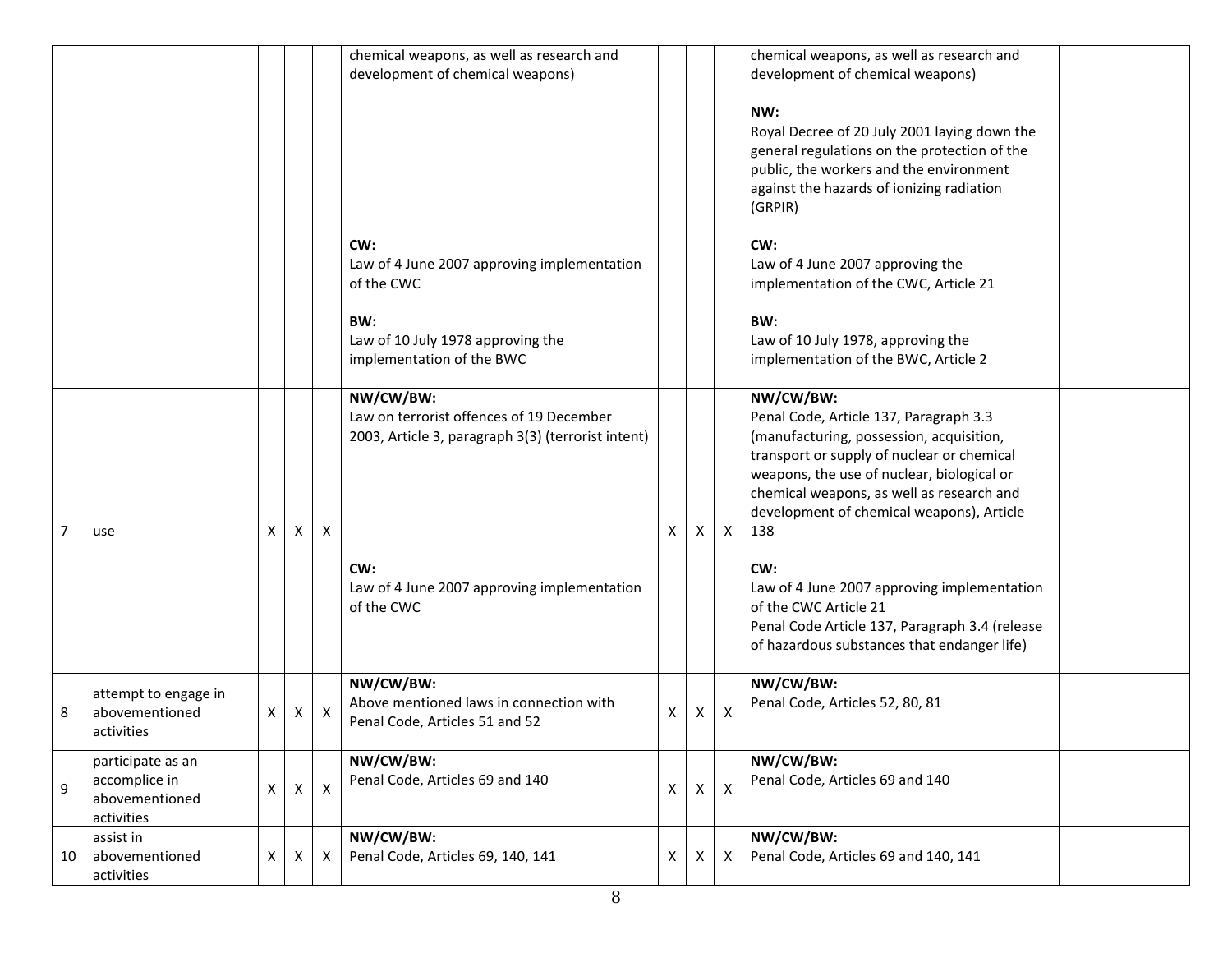| 11 | finance<br>abovementioned<br>activities                          | X | $\times$ | $\mathsf{X}$ | NW/CW/BW:<br>Penal Code, Articles 69, 140, 141<br>Law of 11 January 1993 On Preventing Use of<br>the Financial System for Purposes of<br>Laundering Money and Terrorism Financing, as<br>amended | $\times$ | X | $\mathsf{X}$              | NW/CW/BW:<br>Penal Code, Articles 69, 140, 141<br>Law of 11 January 1993 on Preventing Use of<br>the Financial System for Purposes of<br>Laundering Money and Terrorism Financing, as<br>amended, Article 23 |  |
|----|------------------------------------------------------------------|---|----------|--------------|--------------------------------------------------------------------------------------------------------------------------------------------------------------------------------------------------|----------|---|---------------------------|--------------------------------------------------------------------------------------------------------------------------------------------------------------------------------------------------------------|--|
| 12 | abovementioned<br>activities related to<br>means of delivery $1$ |   | Χ        | X            | CW:<br>Law of 4 June 2007 approving implementation<br>of the CWC<br>BW:<br>Law of 10 July 1978 approving implementation<br>of the BWC                                                            |          | X | $\boldsymbol{\mathsf{X}}$ | CW:<br>Law of 4 June 2007 approving implementation<br>of the CWC<br>BW:<br>Law of 10 July 1978 approving implementation<br>of the BWC, Article 2                                                             |  |

1. Means of delivery: missiles, rockets and other unmanned systems capable of delivering nuclear, chemical, or biological weapons that are specially designed for such use.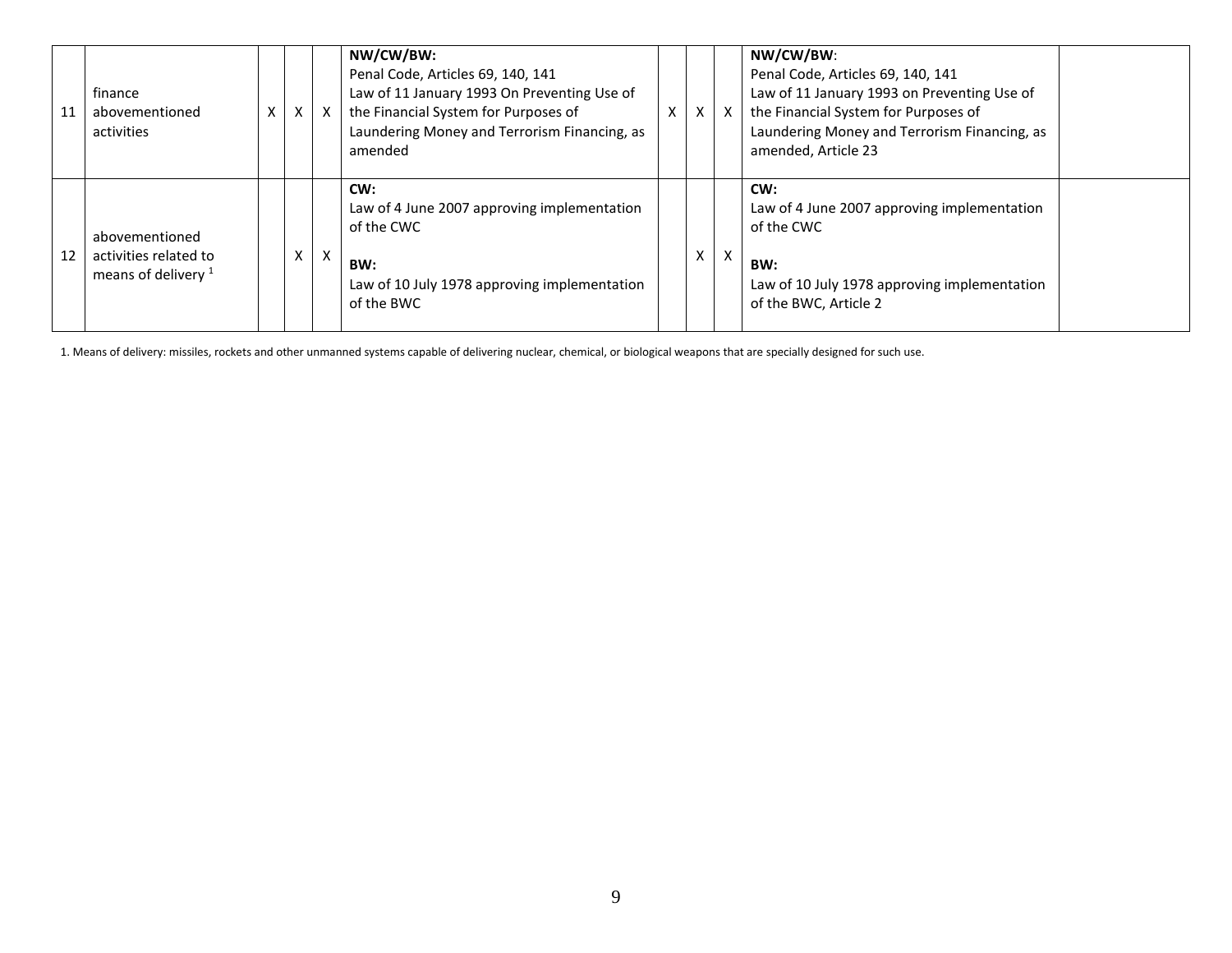#### **III. OP 3 (a) and (b) - Account for/Secure/Physically protect NW, CW and BW, including Related Materials <sup>2</sup>**

| <b>Measures to establish</b><br>domestic controls to prevent |                                                                                                               | National legal and/or regulatory framework |                            |                  |                                                                                                                                                                                                                                                                                                                                                                                                                                                                                                                                                                                                                                                                                                               |        |                             |              | <b>Enforcement and civil/criminal penalties</b>                                                                                                                                                                                                                                     |                |  |
|--------------------------------------------------------------|---------------------------------------------------------------------------------------------------------------|--------------------------------------------|----------------------------|------------------|---------------------------------------------------------------------------------------------------------------------------------------------------------------------------------------------------------------------------------------------------------------------------------------------------------------------------------------------------------------------------------------------------------------------------------------------------------------------------------------------------------------------------------------------------------------------------------------------------------------------------------------------------------------------------------------------------------------|--------|-----------------------------|--------------|-------------------------------------------------------------------------------------------------------------------------------------------------------------------------------------------------------------------------------------------------------------------------------------|----------------|--|
|                                                              | the proliferation of NW, CW,<br><b>BW, and their means of</b><br>delivery; controls over<br>related materials | N<br>W                                     | $X$ /?<br>$\mathbf c$<br>W | B<br>W           | <b>Source document</b>                                                                                                                                                                                                                                                                                                                                                                                                                                                                                                                                                                                                                                                                                        | N<br>W | $X$ /?<br>$\mathsf{C}$<br>W | B<br>W       | <b>Source document</b>                                                                                                                                                                                                                                                              | <b>Remarks</b> |  |
| $\mathbf{1}$                                                 | Measures to account for<br>production                                                                         | X                                          | $\mathsf X$                |                  | NW:<br>EURATOM Regulation No 302/2005 of 8<br>February 2005 on the application of Euratom<br>safeguards<br>Law of 1 June 2005 concerning implementation<br>of the Additional Protocol<br>Royal Decree of 20 July 2001 laying down the<br>general regulations on the protection of the<br>public, the workers and the environment<br>against the hazards of ionizing radiation (GRPIR)<br>Law of 15 April 1994 as amended, on the<br>protection of the population and the<br>environment, against the dangers of ionising<br>radiation and on the Federal Agency for Nuclear<br>Control (FANC)<br>Law of 20 July 1978 (permitting IAEA to carry<br>out inspections)<br>CW:<br>Law of 4 June 2007 approving the | X      | X                           |              | NW:<br><b>EURATOM Treaty, Article 83</b><br>Law of 15 April 1994, Articles 49 and following<br>(criminal and administrative penalties)<br>Law of 1 June 2005, Articles 17 and following<br>Law of 20 July 1978, Article 12<br>CW:<br>Law of 4 June 2007 approving implementation of |                |  |
|                                                              |                                                                                                               |                                            |                            |                  | implementation of the CWC                                                                                                                                                                                                                                                                                                                                                                                                                                                                                                                                                                                                                                                                                     |        |                             |              | the CWC, Articles 22-24                                                                                                                                                                                                                                                             |                |  |
| $\overline{2}$                                               | Measures to account for<br>use                                                                                | X                                          | $\mathsf{X}$               | $\boldsymbol{X}$ | NW:<br>EURATOM Regulation No 302/2005 of 8<br>February 2005 on the application of Euratom<br>safeguards<br>Law of 1 June 2005<br>Royal Decree of 20 July 2001 (GRPIR)<br>Law of 15 April 1994 as amended<br>Law of 20 July 1978<br>CW:<br>Law of 4 June 2007 approving the                                                                                                                                                                                                                                                                                                                                                                                                                                    | X      | X                           | $\mathsf{X}$ | NW:<br><b>EURATOM Treaty, Article 83</b><br>Law of 15 April 1994, Articles 49 and following<br>(criminal and administrative penalties)<br>Law of 1 June 2005, Articles 17 and following<br>Law of 20 July 1978, Article 12<br>CW:<br>Law of 4 June 2007 approving the               |                |  |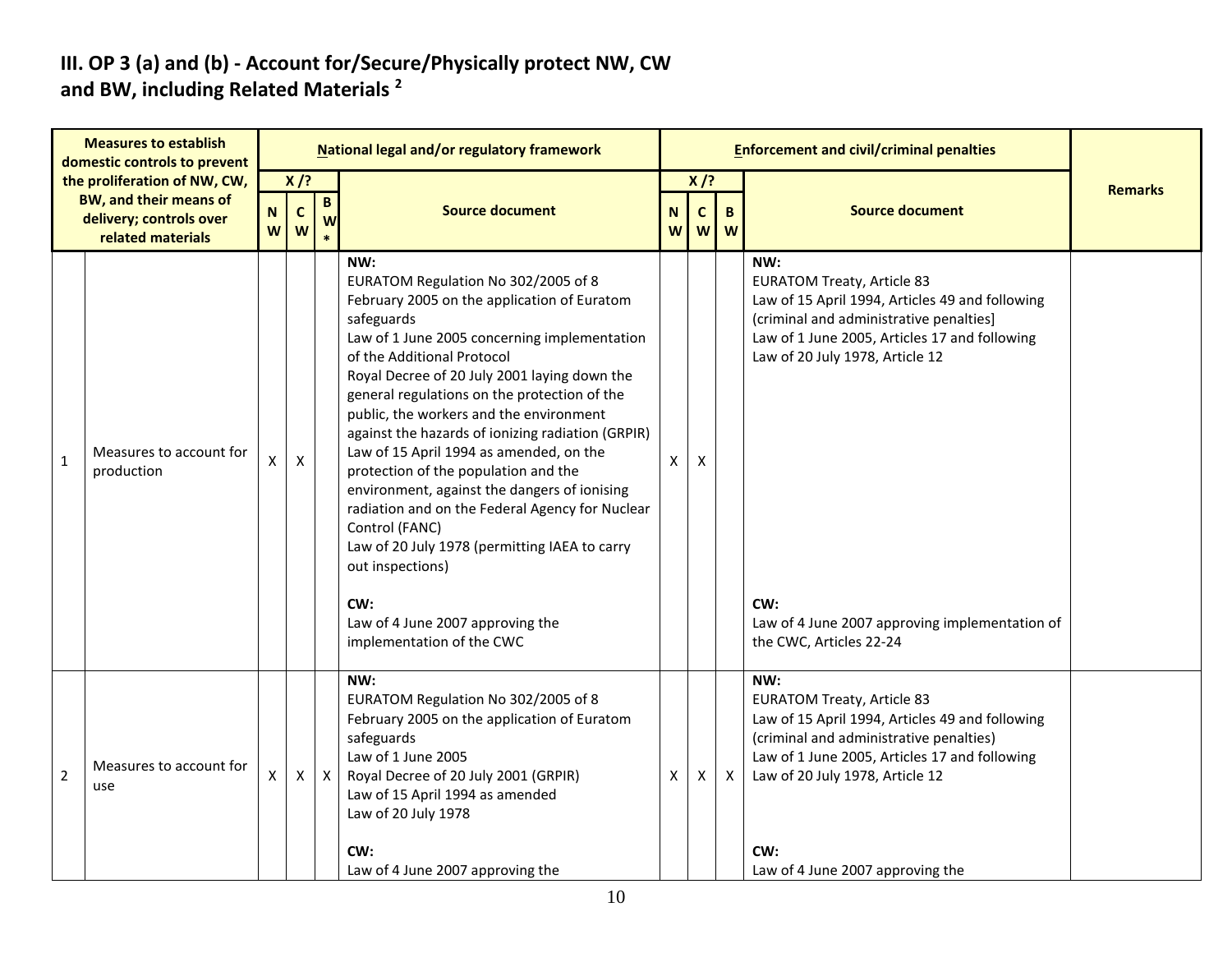|                |                                      |   |                    |                           | implementation of the CWC<br>BW:<br>Directive 2000/54/EC                                                                                                                                                                                                                                                                                                                                                                                                                                                                                                                                                             |   |              |              | implementation of the CWC, Articles 22-24<br>BW:<br><b>Biosafety Advisory Council (BAC) (Federal</b><br>authorities, Ministry of Health, Ministry of<br>Agriculture, Ministry of Employment and Work,<br>The Biosafety and Biotechnology Service (SBB)                                                             |  |
|----------------|--------------------------------------|---|--------------------|---------------------------|----------------------------------------------------------------------------------------------------------------------------------------------------------------------------------------------------------------------------------------------------------------------------------------------------------------------------------------------------------------------------------------------------------------------------------------------------------------------------------------------------------------------------------------------------------------------------------------------------------------------|---|--------------|--------------|--------------------------------------------------------------------------------------------------------------------------------------------------------------------------------------------------------------------------------------------------------------------------------------------------------------------|--|
| 3              | Measures to account for<br>storage   | X | $\pmb{\mathsf{X}}$ |                           | NW:<br>EURATOM Regulation No 302/2005 of 8<br>February 2005 on the application of Euratom<br>safeguards<br>Royal Decree of 20 July 2001 (GRPIR)<br>Law of 15 April 1994 as amended<br>Law of 20 July 1978<br>CW:<br>Law of 4 June 2007 approving implementation<br>of the CWC                                                                                                                                                                                                                                                                                                                                        | х | X            |              | NW:<br><b>EURATOM Treaty, Article 83</b><br>Law of 15 April 1994, Articles 49 and following<br>(criminal and administrative penalties)<br>Law of 1 June 2005, Articles 17 and following<br>Law of 20 July 1978, Article 12<br>CW:<br>Law of 4 June 2007 approving the<br>implementation of the CWC, Articles 22-24 |  |
| $\overline{4}$ | Measures to account for<br>transport | x | X                  | $\boldsymbol{\mathsf{X}}$ | NW/CW/BW:<br>EU Directive 2008/68/EC of 24 September 2008<br>on the inland transport of dangerous goods<br>(adapting ADR, RID and ADN and for intra-EU<br>transfers), as amended<br>NW:<br>EURATOM Regulation No 302/2005 of 8<br>February 2005 on the application of Euratom<br>safeguards, Article 26<br>Royal Decree of 20 July 2001 (GRPIR)<br>Law of 15 April 1994 as amended, Article 57<br>(requires compliance with ADR, RID, ICAO, IMO,<br>and ADNR (Rhine) requirements)<br>Law of 20 July 1978<br>Royal Decree of 24 March 2009 concerning the<br>import, transit and export of radioactive<br>substances | X | X I          | $\mathsf{X}$ | NW/CW/BW:<br>Party to ADR and RID agreements<br>NW:<br>Law of 15 April 1994, Articles 49 and following<br>Law of 1st June 2005, Articles 17 and following<br>Law of 20 July 1978, Article12                                                                                                                        |  |
| 5              | Measures to secure<br>production     | X | $\mathsf{X}$       | $\cdot$                   | NW:<br>Royal Decree of 20 July 2001<br>Law of 11 December 1998<br>Royal Decree of 20 July 2001 (GRPIR)                                                                                                                                                                                                                                                                                                                                                                                                                                                                                                               | X | $\mathsf{X}$ |              | NW:<br>Law of 15 April 1994<br>Royal Decree of 20 July 2001, Article 80                                                                                                                                                                                                                                            |  |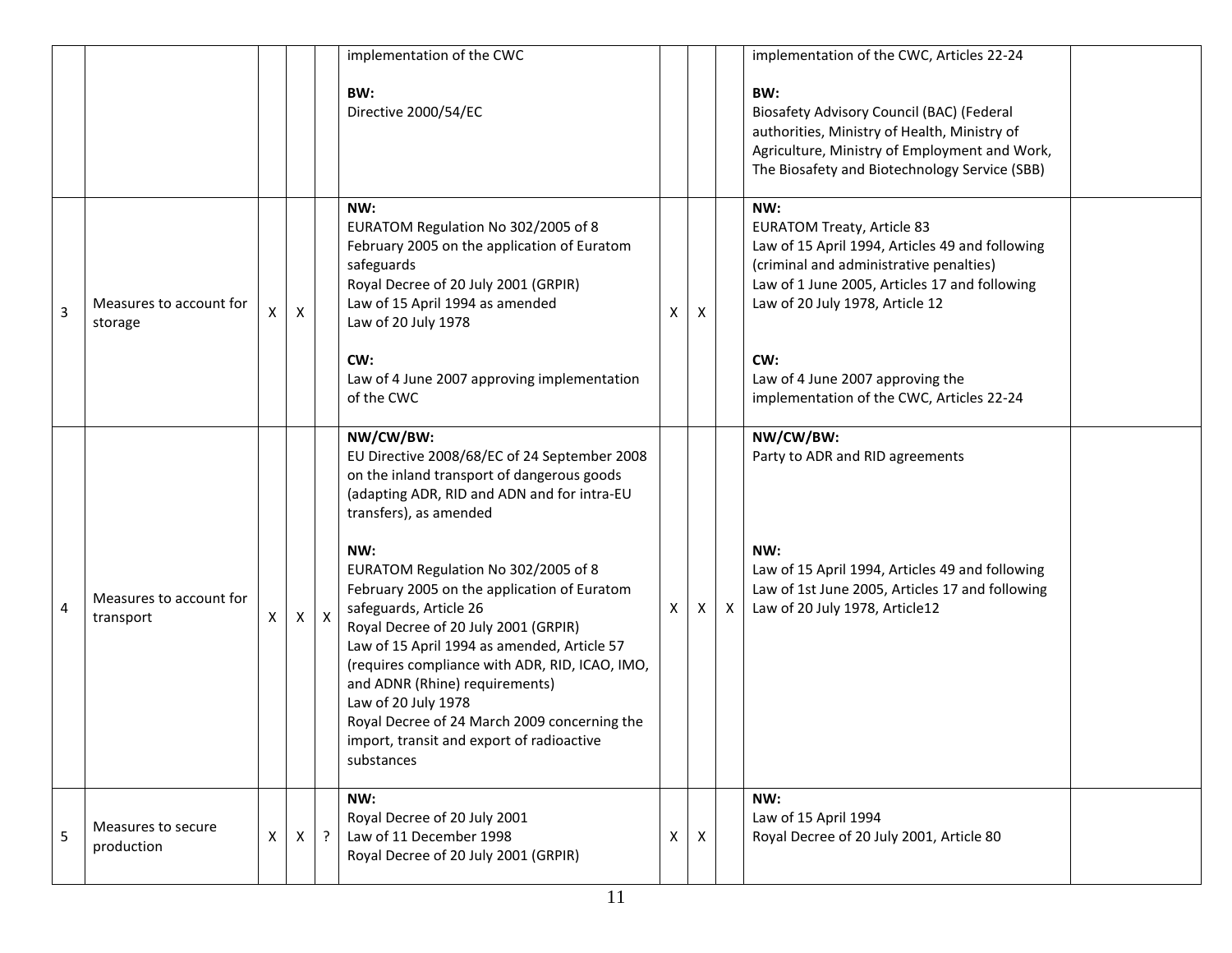|                |                                 |   |              |         | CW:<br>Law of 4 June 2007 approving implementation<br>of the CWC<br>BW:<br>Directive 2009/41/EC (contained use of<br>pathogenic or GMO)<br>Decree of 8 November 2002 (C-2001/31446)                                                                                                                                                                                                                                    |   |    |                           | CW:<br>Law of 4 June 2007 approving the<br>implementation of the CWC, Articles 22-24                                                                                                                                                                                                                                                                                         |  |
|----------------|---------------------------------|---|--------------|---------|------------------------------------------------------------------------------------------------------------------------------------------------------------------------------------------------------------------------------------------------------------------------------------------------------------------------------------------------------------------------------------------------------------------------|---|----|---------------------------|------------------------------------------------------------------------------------------------------------------------------------------------------------------------------------------------------------------------------------------------------------------------------------------------------------------------------------------------------------------------------|--|
| 6              | Measures to secure use          | x | X            |         | NW:<br>Royal Decree of 20 July 2001<br>Law of 11 December 1998<br>Royal Decree of 20 July 2001<br>CW:<br>Law of 4 June 2007 approving the<br>implementation of the CWC<br>BW:<br>Directive 2009/41/EC (contained use of<br>pathogenic or GMO)<br>Decree of 8 November 2002 (C-2001/31446)                                                                                                                              | X | X. | $\mathsf{X}$              | NW:<br>Law of 15 April 1994<br>Royal Decree of 20 July 2001, Article 80<br>CW:<br>Law of 4 June 2007 approving the<br>implementation of the CWC, Articles 22-24<br>BW:<br><b>Biosafety Advisory Council (BAC) (Federal</b><br>authorities, Ministry of Health, Ministry of<br>Agriculture, Ministry of Employment and Work)<br>The Biosafety and Biotechnology Service (SBB) |  |
| $\overline{7}$ | Measures to secure<br>storage   | X | X.           | $\cdot$ | NW:<br>Royal Decree of 20 July 2001<br>Law of 11 December 1998 on Security<br>Clearances<br>Royal Decree of 20 July 2001, Article 80<br>CW:<br>Directive 98/24/EC (protection of workers from<br>risks related to chemical agents)<br>Law of 4 June 2007 approving the<br>implementation of the CWC<br>BW:<br>Directive 2009/41/EC (contained use of<br>pathogenic or GMO)<br>Decree of 8 November 2001 (C-2001/31446) | X | X  | $\boldsymbol{\mathsf{X}}$ | NW:<br>Law of 15 April 1994<br>Royal Decree of 20 July 2001, Article 80<br>CW:<br>Law of 4 June 2007 approving the<br>implementation of the CWC, Article 22<br>BW:<br>Biosafety Advisory Council (BAC) (Federal<br>authorities, Ministry of Health, Ministry of<br>Agriculture, Ministry of Employment and Work)<br>The Biosafety and Biotechnology Service (SBB)            |  |
| 8              | Measures to secure<br>transport | X | $\mathsf{X}$ | X       | NW/CW/BW:<br>EU Directive 2008/68/EC of 24 September 2008                                                                                                                                                                                                                                                                                                                                                              | X | X  | $\mathsf{X}$              | NW/CW/BW:<br>Party to ADR and RID agreements                                                                                                                                                                                                                                                                                                                                 |  |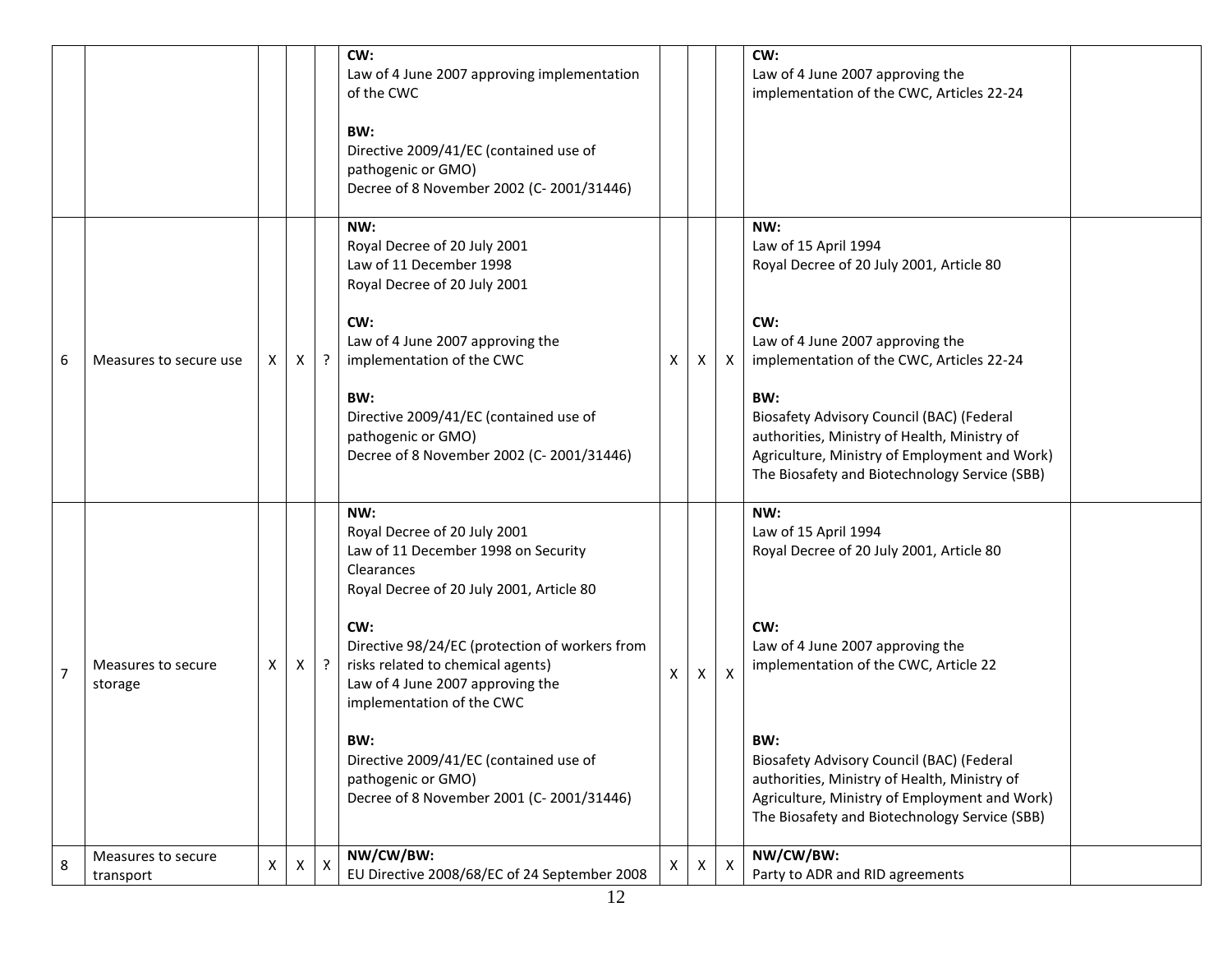|   |                                 |                |            | on the inland transport of dangerous goods<br>(adapting ADR, RID and for intra EU transfers),<br>as amended<br>International Regulations concerning the<br>Carriage of Dangerous Goods by Rail<br>European Agreement concerning the<br>International Carriage of Dangerous Goods by<br>Road (ADR)<br>Law of 15 April 1994 (FANC inspection<br>authority)<br>Royal Decree of 20 July 2001<br>Regulations regarding the Transportation of<br>Dangerous Goods on Ocean-going Vessels<br>Regulations for the Carriage of Dangerous<br>Goods on the Rhine<br>CW:<br>Regulation (EC) No 1272/2008 of the European<br>Parliament and of the Council of 16 December<br>2008 on classification, labelling and packaging<br>of substances and mixtures<br>Law of 4 June 2007 approving the<br>implementation of the CWC |   |   |              | NW:<br>Law of 15 April 1994, Articles 49 and following<br>Prior authorisation of shipments by FANC is<br>mandatory. If these provisions are not met, the<br>Agency can impose corrective actions. A breach<br>of compliance with the law or with the<br>regulation can constitute a criminal offence, and<br>the law enforcement officers of FANC may<br>officially report to the public prosecutor, who<br>can initiate a penal procedure.<br>Royal Decree of 20 July 2001, Article 80<br>CW:<br>Law of 4 June 2007 approving the<br>implementation of the CWC, Articles 22-24 |  |
|---|---------------------------------|----------------|------------|---------------------------------------------------------------------------------------------------------------------------------------------------------------------------------------------------------------------------------------------------------------------------------------------------------------------------------------------------------------------------------------------------------------------------------------------------------------------------------------------------------------------------------------------------------------------------------------------------------------------------------------------------------------------------------------------------------------------------------------------------------------------------------------------------------------|---|---|--------------|---------------------------------------------------------------------------------------------------------------------------------------------------------------------------------------------------------------------------------------------------------------------------------------------------------------------------------------------------------------------------------------------------------------------------------------------------------------------------------------------------------------------------------------------------------------------------------|--|
| 9 | Physical protection<br>measures | $\pmb{\times}$ | $X \mid X$ | NW:<br>Law of 24 July 1984 on CPPNM, amended by<br>the Law of 17 April 1986<br>CW:<br>Law of 4 June 2007 approving implementation<br>of the CWC                                                                                                                                                                                                                                                                                                                                                                                                                                                                                                                                                                                                                                                               | X | X | $\mathsf{X}$ | NW:<br>Law of 17 April 1986 (amendment of Penal Code<br>implementing CPPNM)<br>CW:<br>Law of 4 June 2007 approving implementation of<br>the CWC, Articles 22-24                                                                                                                                                                                                                                                                                                                                                                                                                 |  |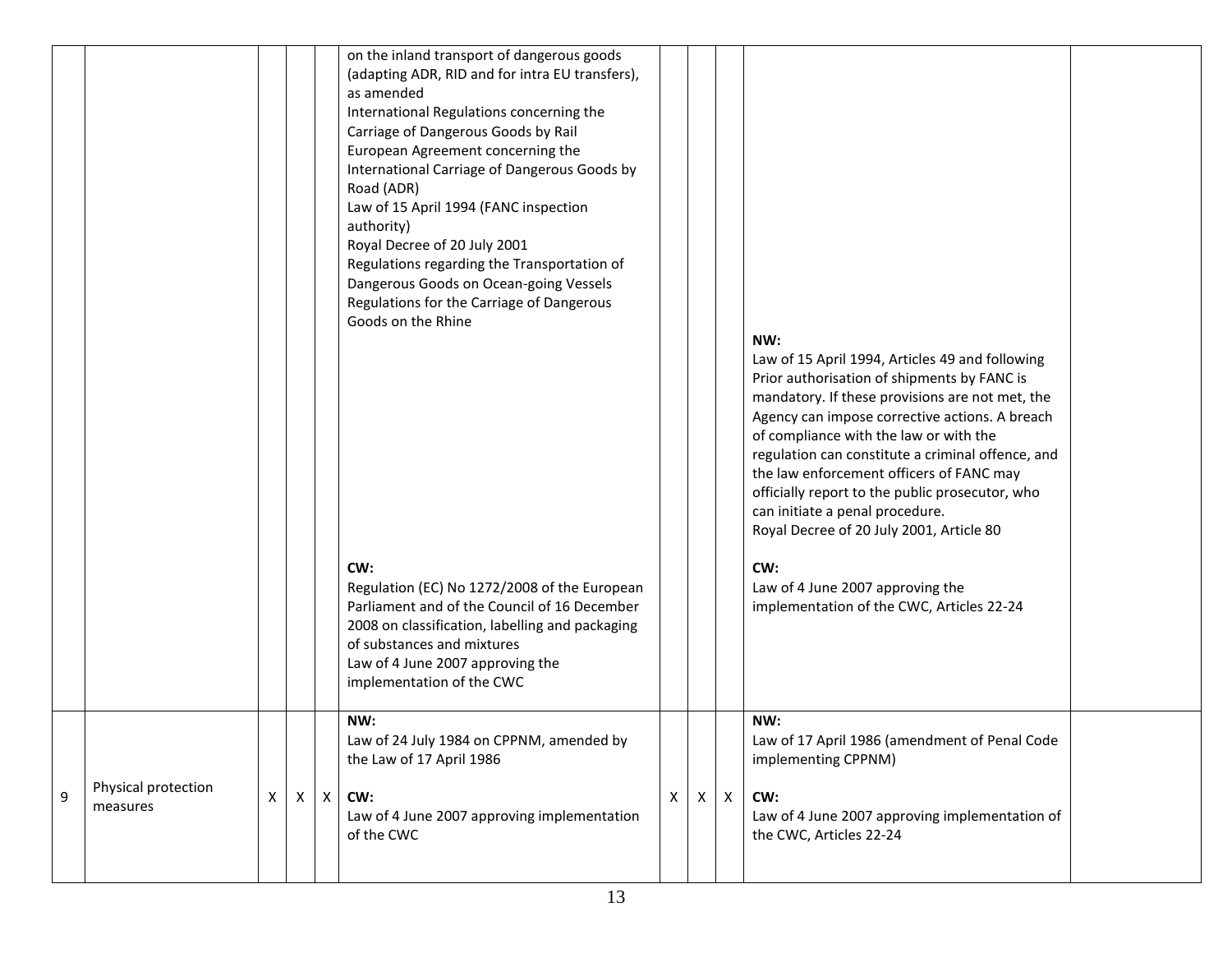|    |                       |   | BW:<br>Directive 2009/41/EC (contained use of<br>pathogenic or GMO)<br>Decree of 8 November 2001 (C-2001/31446)<br>Directive 2000/54/EC (Protection of workers<br>exposed to biological agents at work includes<br>containment measures to reduce risks), Annex |   |  | BW:<br>The Biosafety and Biotechnology Service (SBB)                                    |  |
|----|-----------------------|---|-----------------------------------------------------------------------------------------------------------------------------------------------------------------------------------------------------------------------------------------------------------------|---|--|-----------------------------------------------------------------------------------------|--|
| 10 | Personnel Reliability | X | NW:<br>Law of 11 December 1998 on classification and<br>security clearances                                                                                                                                                                                     | X |  | NW:<br>Law of 11 December 1998 on classification and<br>security clearances, Article 24 |  |

2. Related materials: materials, equipment and technology covered by relevant multilateral treaties and arrangements, or included on national control lists, which could be used for the design, development, production or use of nuclear, chemical and biological weapons and their means of delivery.

\* Information required in this section may also be available in the State's Confidence Building Measures report, if submitted to the BWC Implementation Support Unit (online at: [http://www.unog.ch/80256EE600585943/\(httpPages\)/4FA4DA37A55C7966C12575780055D9E8?OpenDocument\)](http://www.unog.ch/80256EE600585943/(httpPages)/4FA4DA37A55C7966C12575780055D9E8?OpenDocument)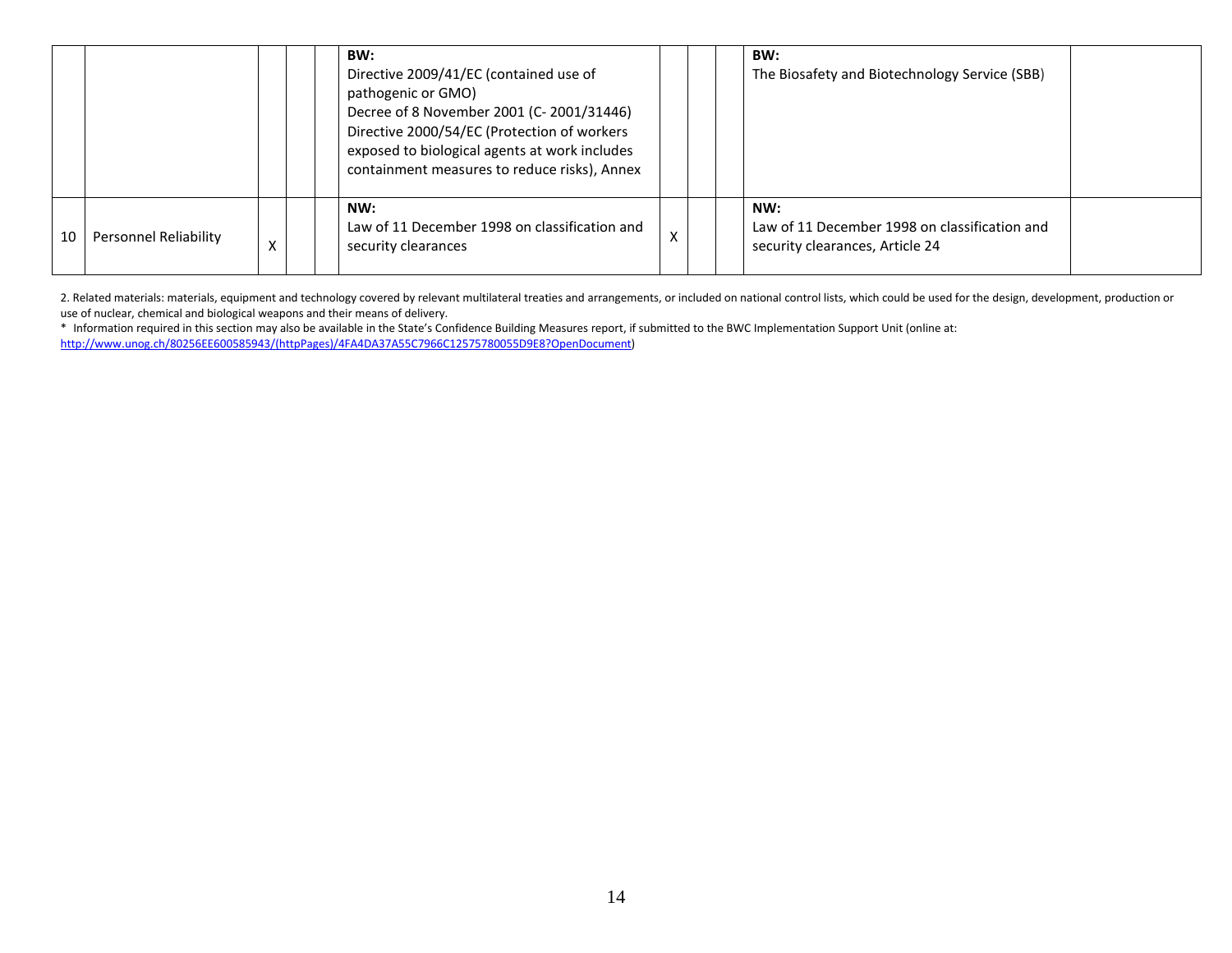#### **IV. OP 3 (a) and (b) - Account for/Secure/Physically protect NW including Related Materials (NW specific)**

|                | <b>Measures to establish</b><br>domestic controls to prevent<br>the proliferation of NW, and<br>their means of delivery;<br>controls over related<br>materials    | <b>Source document</b>                                                                                                                                                                                                                                                                                                                    |  |  |  |  |  |  |  |
|----------------|-------------------------------------------------------------------------------------------------------------------------------------------------------------------|-------------------------------------------------------------------------------------------------------------------------------------------------------------------------------------------------------------------------------------------------------------------------------------------------------------------------------------------|--|--|--|--|--|--|--|
|                | National regulatory<br>authority                                                                                                                                  | Law of 20 July 1978 amended by Law of 15 April 1994<br>Federal Agency for Nuclear Control (FANC)                                                                                                                                                                                                                                          |  |  |  |  |  |  |  |
| 2              | Licensing of nuclear<br>installations/entities/<br>use of materials                                                                                               | Royal Decree of 20 July 2001 requiring authorisation from FANC for establishment and operation of installations in which<br>nuclear and other radioactive material is present.<br>FANC inspectors are officers of the criminal police and can investigate violations.<br>Law of 15 April 1994<br>Royal decree of 20 July 2001, Article 80 |  |  |  |  |  |  |  |
| 3              | IAEA Safeguards<br>Agreements                                                                                                                                     | INFCIRC/193<br>Additional Protocol in force 30 April 2004<br>Law of 20 July 1978, Article 12<br>Law of 1 June 2005, Articles 17 and following                                                                                                                                                                                             |  |  |  |  |  |  |  |
| 4              | <b>IAEA Code of Conduct</b><br>on Safety and Security<br>of Radioactive Sources                                                                                   | Notification pursuant to GC(47)/RES/7.B<br>Point of Contact for Import and Export: Federal Agency for Nuclear Control/Agence Fédérale de Controle Nucléaire<br>(FANC/AFCN)                                                                                                                                                                |  |  |  |  |  |  |  |
| 5              | Supplementary<br>Guidance on the Import<br>and Export of<br>Radioactive Sources of<br>the Code of Conduct on<br>the Safety and Security<br>of Radioactive Sources |                                                                                                                                                                                                                                                                                                                                           |  |  |  |  |  |  |  |
| 6              | IAEA Incident and<br><b>Trafficking Database</b>                                                                                                                  | Participates in ITDB                                                                                                                                                                                                                                                                                                                      |  |  |  |  |  |  |  |
| $\overline{7}$ | <b>Integrated Nuclear</b><br><b>Security Support Plan</b><br>(INSSP) / International<br><b>Physical Protection</b><br><b>Advisory Service (IPPAS)</b>             |                                                                                                                                                                                                                                                                                                                                           |  |  |  |  |  |  |  |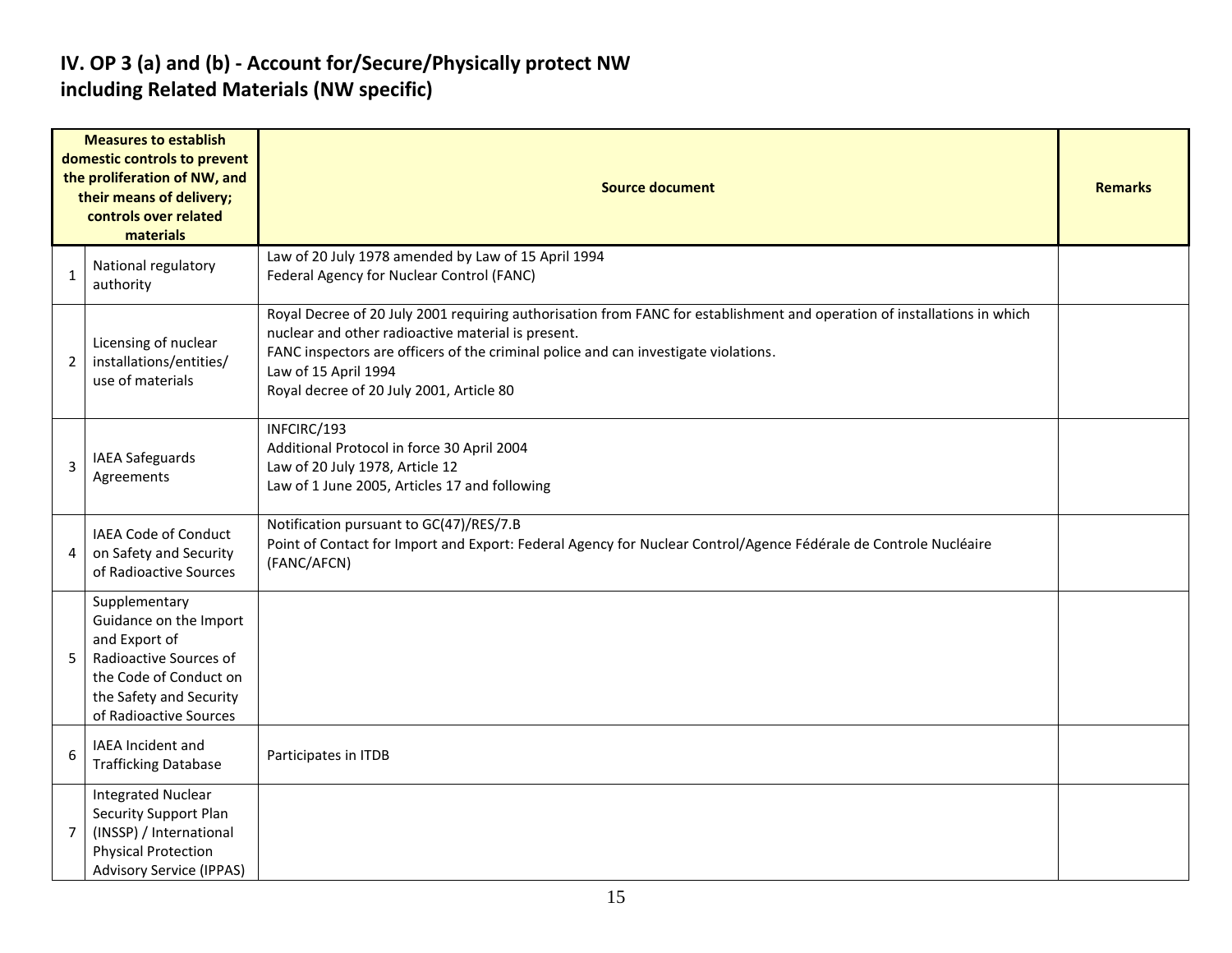| 8  | Applying the physical<br>protection<br>recommendations in<br>INFCIRC/225/Rev.5            |                                                                                                                                                                                                                                   |  |
|----|-------------------------------------------------------------------------------------------|-----------------------------------------------------------------------------------------------------------------------------------------------------------------------------------------------------------------------------------|--|
|    | Other Agreements<br>related to IAEA                                                       | Convention on Assistance in the Case of a Nuclear Accident or Radiological Emergency<br>Convention on Nuclear Safety<br>Joint Convention on the Safety of Spent Fuel Management and on the Safety of Radioactive Waste Management |  |
| 10 | National legislation and<br>regulations related to<br>nuclear material<br>including CPPNM |                                                                                                                                                                                                                                   |  |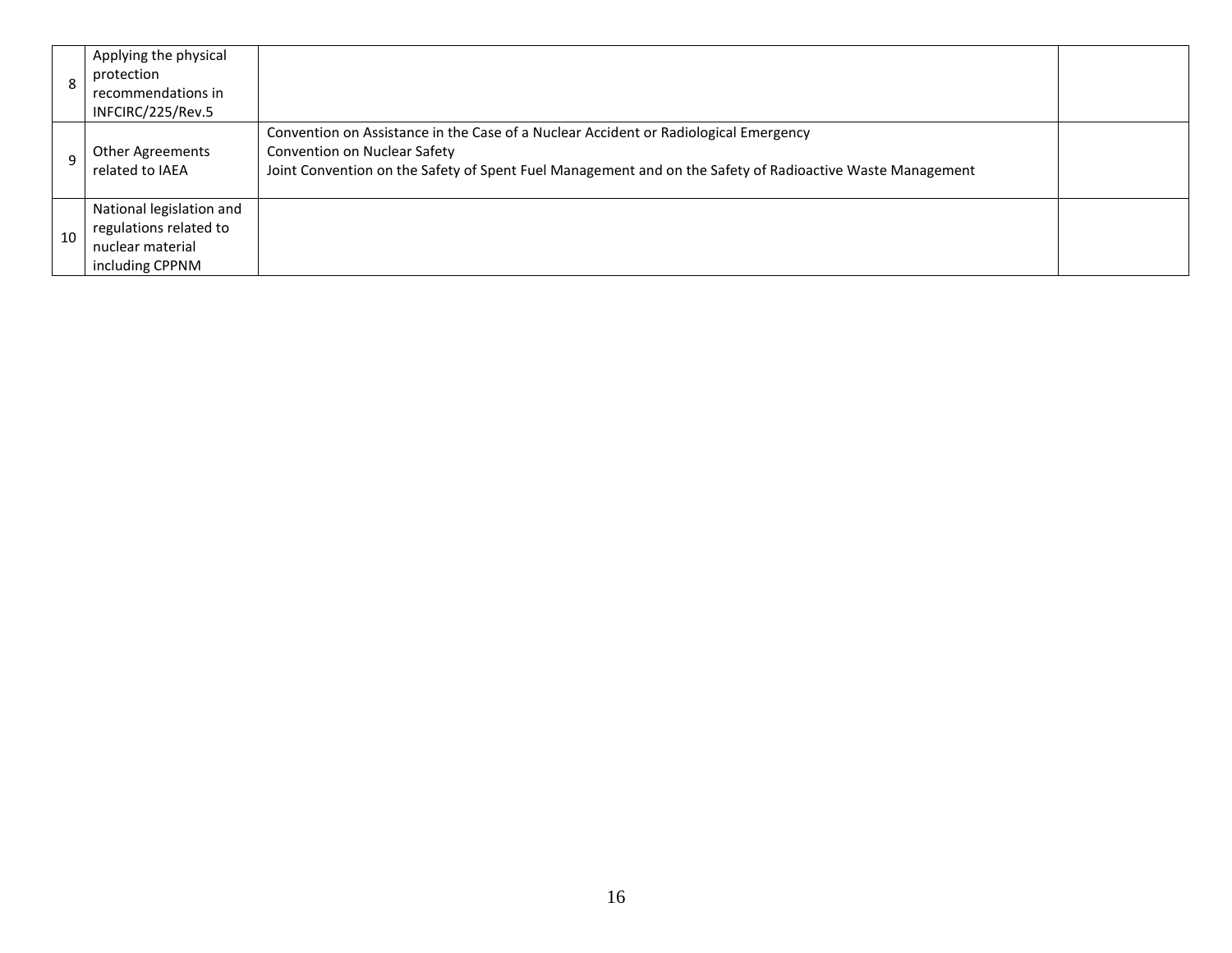#### **V. OP 3 (a) and (b) - Account for/Secure/Physically protect CW including Related Materials (CW specific)**

|                | <b>Measures to establish</b><br>domestic controls to prevent<br>the proliferation of CW, and<br>their means of delivery;<br>controls over related<br>materials | Source document                                                                                                                                 | <b>Remarks</b> |
|----------------|----------------------------------------------------------------------------------------------------------------------------------------------------------------|-------------------------------------------------------------------------------------------------------------------------------------------------|----------------|
|                | National CWC authority                                                                                                                                         | Law of 4 June 2007 approving the implementation of the CWC<br>Federal Public Service Foreign Affairs, Foreign Trade and Development Cooperation |                |
| $\overline{2}$ | Licensing/registration of<br>installations/facilities/<br>persons/entities/use/<br>handling of related<br>materials                                            | Law of 4 June 2007 approving implementation of the CWC                                                                                          |                |
| $\overline{3}$ | Old or abandoned<br>chemical weapons                                                                                                                           |                                                                                                                                                 |                |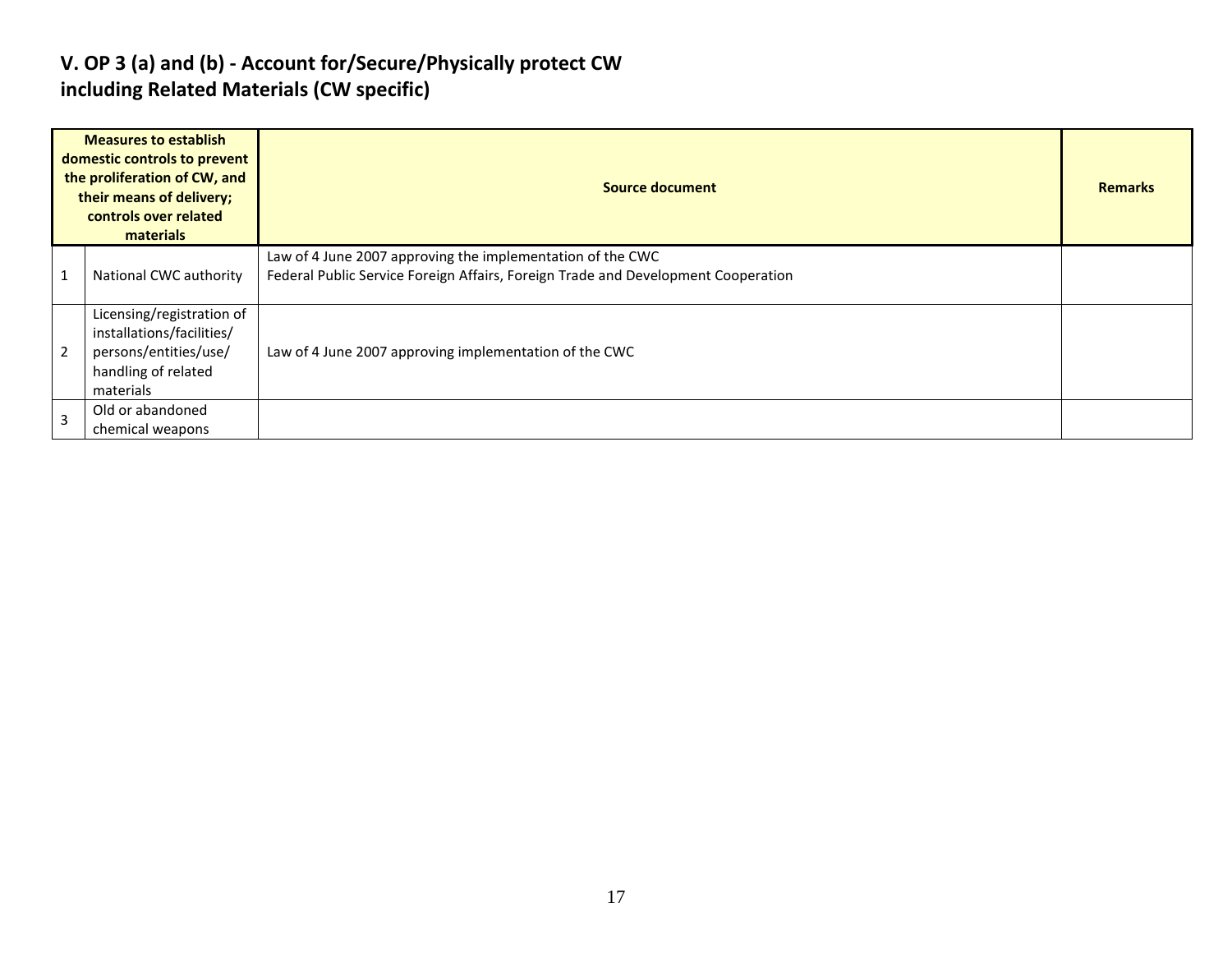#### **VI. OP 3 (a) and (b) - Account for/Secure/Physically protect BW including Related Materials (BW specific)**

| <b>Measures to establish</b><br>domestic controls to prevent<br>the proliferation of BW, their<br>means of delivery; controls<br>over related materials | Source document                                                                                                               | <b>Remarks</b> |
|---------------------------------------------------------------------------------------------------------------------------------------------------------|-------------------------------------------------------------------------------------------------------------------------------|----------------|
| Licensing/registration of<br>installations/facilities/<br>persons/entities/use/<br>handling of materials                                                | Directive 2000/54/EC<br>Directive 2009/41/EC (contained use of pathogenic or GMO)<br>Decree of 8 November 2002 (C-2001/31446) |                |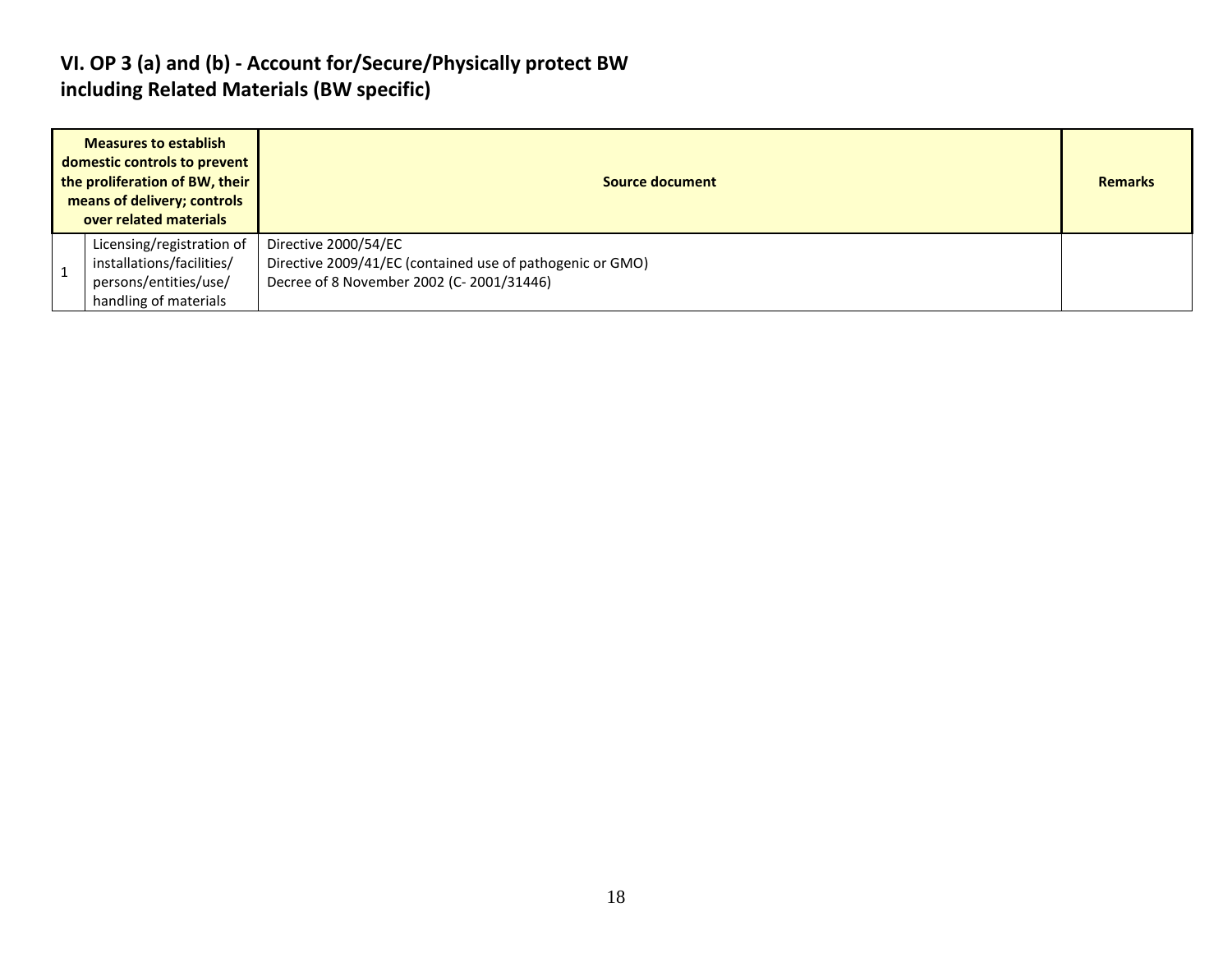# **VII. OP 3 (c) and (d) and related matters from OP 6 - Controls of NW,**

#### **CW and BW, including Related Materials**

|                | <b>Border controls and export</b><br>and trans-shipment controls                  |        |                            |              | <b>National legal framework</b>                                                                                                                                                                                                                                                                                                                                                                                                                                                                                                                   |        |                                                 | <b>Enforcement and civil/criminal penalties</b> |                                                                                                                                                                                                                                                                                                                                                                                                                                                                                                                                                                            |  |
|----------------|-----------------------------------------------------------------------------------|--------|----------------------------|--------------|---------------------------------------------------------------------------------------------------------------------------------------------------------------------------------------------------------------------------------------------------------------------------------------------------------------------------------------------------------------------------------------------------------------------------------------------------------------------------------------------------------------------------------------------------|--------|-------------------------------------------------|-------------------------------------------------|----------------------------------------------------------------------------------------------------------------------------------------------------------------------------------------------------------------------------------------------------------------------------------------------------------------------------------------------------------------------------------------------------------------------------------------------------------------------------------------------------------------------------------------------------------------------------|--|
|                | to prevent the proliferation<br>of nuclear, chemical and                          |        | $X$ /?                     |              |                                                                                                                                                                                                                                                                                                                                                                                                                                                                                                                                                   | $X$ /? |                                                 |                                                 |                                                                                                                                                                                                                                                                                                                                                                                                                                                                                                                                                                            |  |
|                | biological weapons and their<br>means of delivery including<br>related materials  | N<br>W | $\mathbf c$<br>B<br>W<br>W |              | <b>Source document</b>                                                                                                                                                                                                                                                                                                                                                                                                                                                                                                                            |        | <b>Source document</b><br>B<br>C<br>W<br>W<br>W |                                                 | <b>Remarks</b>                                                                                                                                                                                                                                                                                                                                                                                                                                                                                                                                                             |  |
| $\mathbf{1}$   | Border control to<br>detect, deter, prevent<br>and combat illicit<br>trafficking  | X      | $\mathsf{X}$               | $\mathsf{X}$ | NW/CW/BW:<br>Customs and Excise Law of 18 July 1997<br>Council Regulation (EU) No. 952/2013 (Union<br>Customs Code), as amended, especially Articles<br>264 and 267<br>Regulation (EC) No 1889/2005 of the European<br>Parliament and of the Council of 26 October<br>2005 on controls of cash entering or leaving<br>the Community<br>Federal Law of 11 September 1962 concerning<br>the import, export and transit of goods and<br>related technology, as amended<br>Law of 5 August 1991 relating to export,<br>import, and transit of weapons | X      | $\mathsf{X}$                                    | $\mathsf{X}$                                    | NW/CW/BW:<br>Customs and Excise Law of 18 July 1997,<br>Articles 231, 249-253, 263-284<br>Federal Law of 11 September 1962 concerning<br>the import, export and transit of goods and<br>related technology, as amended, Articles<br>Article 10 and 10a<br>Law of 5 August 1991 relating to export,<br>import, and transit of weapons, Articles 10<br>(penalties), 12 (smuggling)<br>Ministry of Finance, Customs and Excise<br>Administration, General Economics<br>Inspectorate, Judicial Police and any official<br>specifically designated by the competent<br>Minister |  |
| $\overline{2}$ | Law enforcement to<br>detect, deter, prevent<br>and combat illicit<br>trafficking | X      | X                          | $\mathsf{X}$ | NW/CW/BW:<br>Law of 5 August 1991 as amended, relating to<br>the import, export and transit of weapons<br>Federal Law of 11 September 1962 concerning<br>the import, export and transit of goods and<br>related technology, as amended<br>Council Regulation (EU) No. 952/2013 (Union<br>Customs Code), as amended, especially Article<br>198                                                                                                                                                                                                     | X      | X                                               | $\mathsf{X}$                                    | NW/CW/BW:<br>Ministry of Finance, Customs and Excise<br>Administration, General Economics<br>Inspectorate, Judicial Police and any official<br>specifically designated by the competent<br>Minister<br>Federal Law of 11 September 1962 concerning<br>the import, export and transit of goods and<br>related technology, as amended, Articles 10<br>and 10a                                                                                                                                                                                                                |  |
| 3              | Border control detection<br>measures                                              | X      | $\pmb{\times}$             | $\mathsf{X}$ | NW/CW/BW:<br>Union Customs Code, as amended, Articles 4,<br>13, 15, Title IX                                                                                                                                                                                                                                                                                                                                                                                                                                                                      | Χ      | X                                               | $\pmb{\times}$                                  | NW/CW/BW:<br>Union Customs Code, as amended, Article 22<br>Scanners and X- Ray machines<br>Megaport Initiative                                                                                                                                                                                                                                                                                                                                                                                                                                                             |  |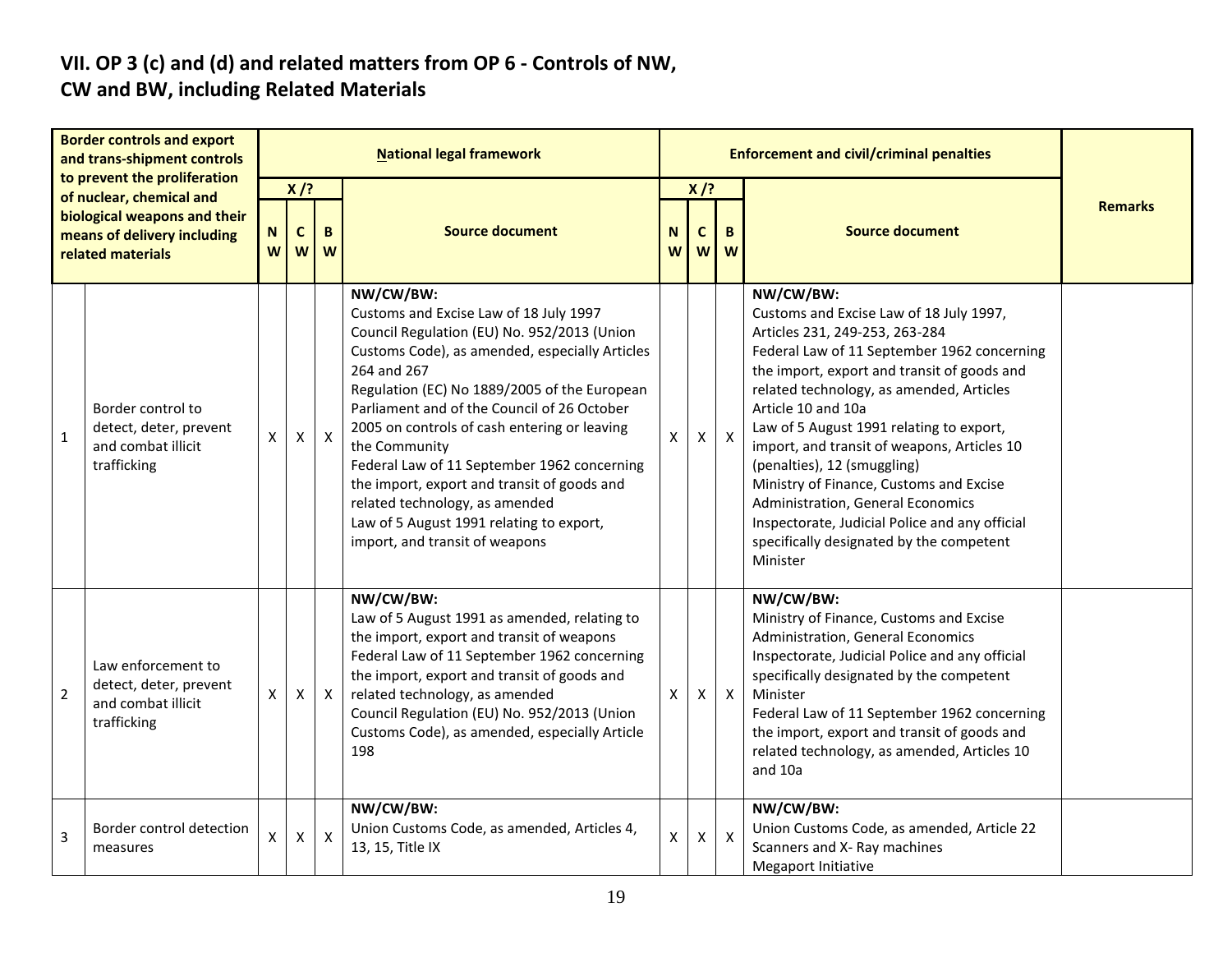| $\overline{4}$ | Control of brokering                   | X | X | $\mathsf{X}$ | NW/CW/BW:<br>Council regulation (EC) n. 428/2009 of 5 May<br>2009 setting up a Community regime for the<br>control of exports, transfer, brokering and<br>transit of dual-use items, as amended, Article 5<br>Law of 5 August 1991 as amended relating to<br>the import, export and transit of weapons                                                                                                                                                                                                                                                                                                                                                  | X | Χ  | $\boldsymbol{\mathsf{X}}$ | NW/CW/BW:<br>Law of 5 August 1991 as amended, relating to<br>the import, export and transit of weapons,<br>Article 10                                                                                                                                                                                                                                                                                                                                                                                                                                                                                          |  |
|----------------|----------------------------------------|---|---|--------------|---------------------------------------------------------------------------------------------------------------------------------------------------------------------------------------------------------------------------------------------------------------------------------------------------------------------------------------------------------------------------------------------------------------------------------------------------------------------------------------------------------------------------------------------------------------------------------------------------------------------------------------------------------|---|----|---------------------------|----------------------------------------------------------------------------------------------------------------------------------------------------------------------------------------------------------------------------------------------------------------------------------------------------------------------------------------------------------------------------------------------------------------------------------------------------------------------------------------------------------------------------------------------------------------------------------------------------------------|--|
| 5              | Export control<br>legislation in place | X | Χ | X            | NW/CW/BW:<br>Council regulation (EC) n. 428/2009 of 5 May<br>2009, as amended<br>Customs and Excise Law of 18 July 1997<br>Ministerial Order of 28 September 2000<br>Law of 5 August 1991, as amended relating to<br>the import, export and transit of weapons<br>Royal Decree of 8 March 1993, as amended<br>Federal Law of 11 September 1962 concerning<br>the import, export and transit of goods and<br>related technology, as amended<br>NW:<br>Royal Decree of 20 July 2001 (transfer to non-<br>nuclear weapon states of nuclear material,<br>equipment, technological data)<br>CW:<br>Law of 4 June 2007 approving implementation<br>of the CWC | X | X. | $\mathsf{X}$              | NW/BW:<br>Customs and Excise Law of 18 July 1997,<br>Articles 231, 249-253, 263-284<br>Federal Law of 11 September 1962, as<br>amended, concerning the import, export and<br>transit of goods and related technology,<br>Articles 10 and 10a<br>Law of 5 August 1991, as amended, relating to<br>the import, export and transit of weapons<br>CW:<br>Federal Law of 11 September 1962 as<br>amended, concerning the import, export and<br>transit of goods and related technology,<br>Articles 10 and 10a<br>Law of 5 August 1991, as amended<br>Law of 4 June 2007 approving the<br>implementation of the CWC |  |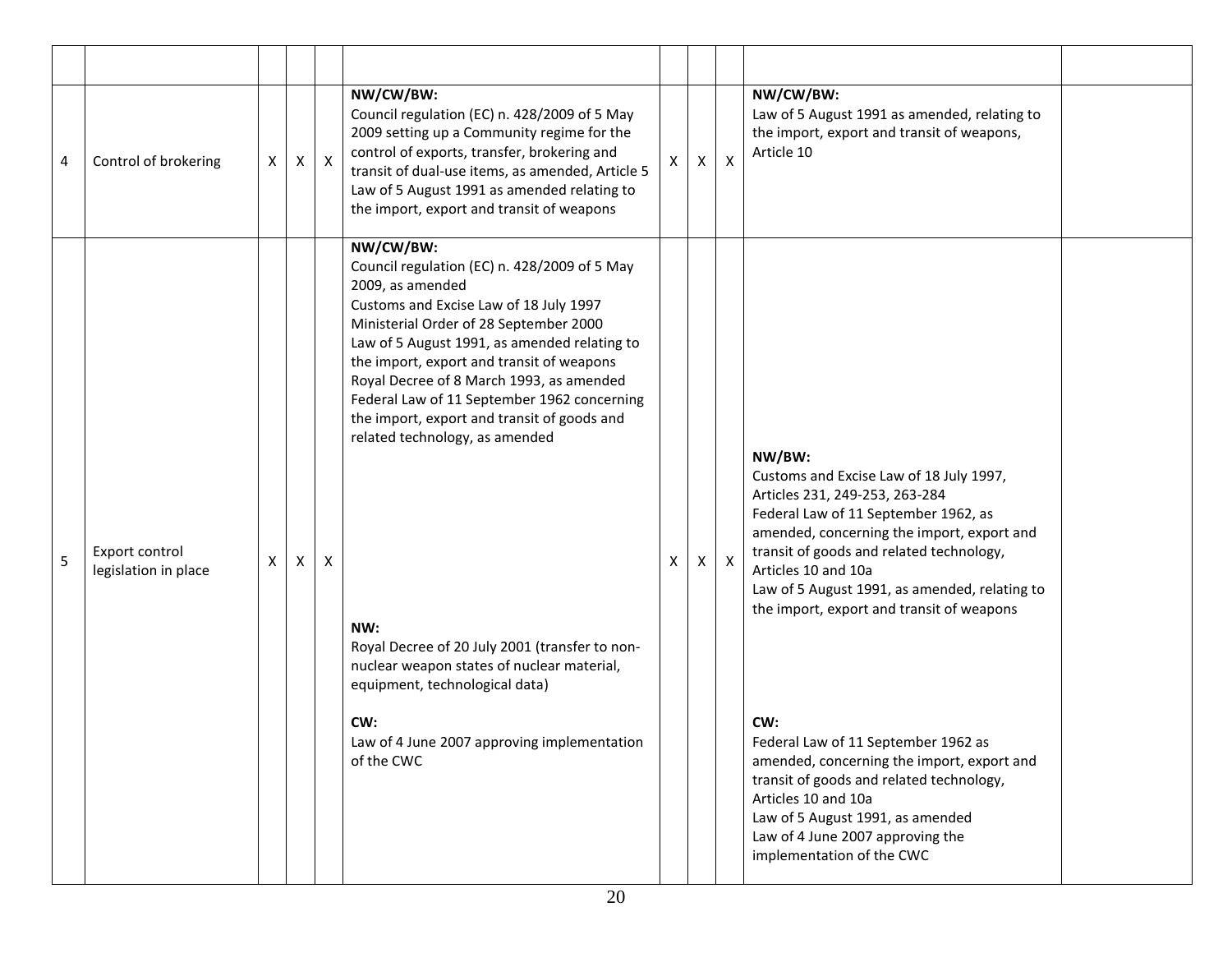|   |                          |   |    |          | NW/CW/BW:                                         |    |   |   | NW/CW/BW:                                      |  |
|---|--------------------------|---|----|----------|---------------------------------------------------|----|---|---|------------------------------------------------|--|
|   |                          |   |    |          | Council regulation (EC) n. 428/2009 of 5 May      |    |   |   | Customs and Excise Law of 18 July              |  |
|   |                          |   |    |          | 2009 setting up a Community regime for the        |    |   |   | 1997 (Article231, 249-253, 263-284)            |  |
|   |                          |   |    |          | control of exports, transfer, brokering and       |    |   |   | Federal Law of 11 September 1962 as amended    |  |
|   |                          |   |    |          | transit of dual-use items as amended, Articles    |    |   |   | concerning the import, export and transit of   |  |
|   |                          |   |    |          | 3, 4, 5, Chapter III, Article 9 (intra-Community  |    |   |   | goods and related technology, Articles 10 and  |  |
|   |                          |   |    |          | transfers do not require an authorisation,        |    |   |   | 10a                                            |  |
|   |                          |   |    |          | except for items listed in Annex IV, Article 22), |    |   |   | Law of 5 August 1991, as amended, relating to  |  |
|   |                          |   |    |          | Annexes IIa to IIf                                |    |   |   | the import, export and transit of weapons      |  |
|   |                          |   |    |          | Customs and Excise Law of 18 July 1997            |    |   |   | Licensing authority: For the Brussels Capital  |  |
|   |                          |   |    |          | Ministerial Order of 28 September 2000            |    |   |   | Region, Brussels Regional Public Service       |  |
|   |                          |   |    |          | Law of 5 August 1991 as amended, relating to      |    |   |   | (External Relations Directorate)               |  |
|   |                          |   |    |          | the import, export and transit of weapons         |    |   |   | For the Walloon Region, Ministère de la Région |  |
|   |                          |   |    |          | Federal Law of 11 September 1962, as              |    |   |   | Wallonne, Direction Générale Economie et       |  |
|   |                          |   |    |          | amended, concerning the import, export and        |    |   |   | Emploi, Direction Gestion des Licences         |  |
|   |                          |   |    |          | transit of goods and related technology           |    |   |   | For the Flanders Region, Flemish Department    |  |
|   |                          |   |    |          | Royal Decree of 8 March 1993 as amended           |    |   |   | of Foreign Affairs, Strategic Goods Control    |  |
|   |                          |   |    |          | Licensing authority: For the Brussels Capital     |    |   |   | Unit.                                          |  |
|   |                          |   |    |          | Region, Brussels Regional Public Service          |    |   |   |                                                |  |
|   |                          |   |    |          | (External Relations Directorate)                  |    |   |   |                                                |  |
|   |                          |   |    |          | For the Walloon Region: Ministère de la Région    |    |   |   |                                                |  |
|   | Licensing provisions and |   |    |          | Wallonne, Direction Générale Economie et          |    |   |   |                                                |  |
| 6 | Authority                | x | X. | $\times$ | Emploi, Direction Gestion des Licences            | x. | X | X |                                                |  |
|   |                          |   |    |          | For the Flanders Region: Flemish Department       |    |   |   |                                                |  |
|   |                          |   |    |          | of Foreign Affairs, Strategic Goods Control Unit  |    |   |   |                                                |  |
|   |                          |   |    |          | CW/BW:                                            |    |   |   | CW/BW:                                         |  |
|   |                          |   |    |          | Cooperation Agreement of 17 July 2007             |    |   |   | FPS Foreign Affairs and the Flemish, Walloon & |  |
|   |                          |   |    |          | between the FPS Foreign Affairs and the           |    |   |   | Brussels Region (licensing authorities)        |  |
|   |                          |   |    |          | Flemish, Walloon & Brussels Region (licensing     |    |   |   |                                                |  |
|   |                          |   |    |          | authorities)                                      |    |   |   |                                                |  |
|   |                          |   |    |          |                                                   |    |   |   |                                                |  |
|   |                          |   |    |          | NW:                                               |    |   |   | NW:                                            |  |
|   |                          |   |    |          | Advisory Commission on the Non-proliferation      |    |   |   | The inter-ministerial Advisory Commission on   |  |
|   |                          |   |    |          | of Nuclear Weapons (CANPAN): Departments          |    |   |   | the Non-proliferation of Nuclear Weapons       |  |
|   |                          |   |    |          | of Energy, of Economics and Research, of          |    |   |   | (CANPAN) considers export applications for     |  |
|   |                          |   |    |          | Foreign Affairs, of Foreign Trade, of Defence,    |    |   |   | articles included in the NSG lists             |  |
|   |                          |   |    |          | and State Security and AFCN                       |    |   |   | (INFCIRC/254/Parts I and II). In the case of a |  |
|   |                          |   |    |          |                                                   |    |   |   | negative response from CANPAN, the relevant    |  |
|   |                          |   |    |          |                                                   |    |   |   | minister may not authorize export. On the      |  |
|   |                          |   |    |          |                                                   |    |   |   | other hand, in the case of a positive response |  |
|   |                          |   |    |          |                                                   |    |   |   | from CANPAN, the relevant minister may         |  |
|   |                          |   |    |          |                                                   |    |   |   | decide not to authorize export.                |  |
|   |                          |   |    |          |                                                   |    |   |   |                                                |  |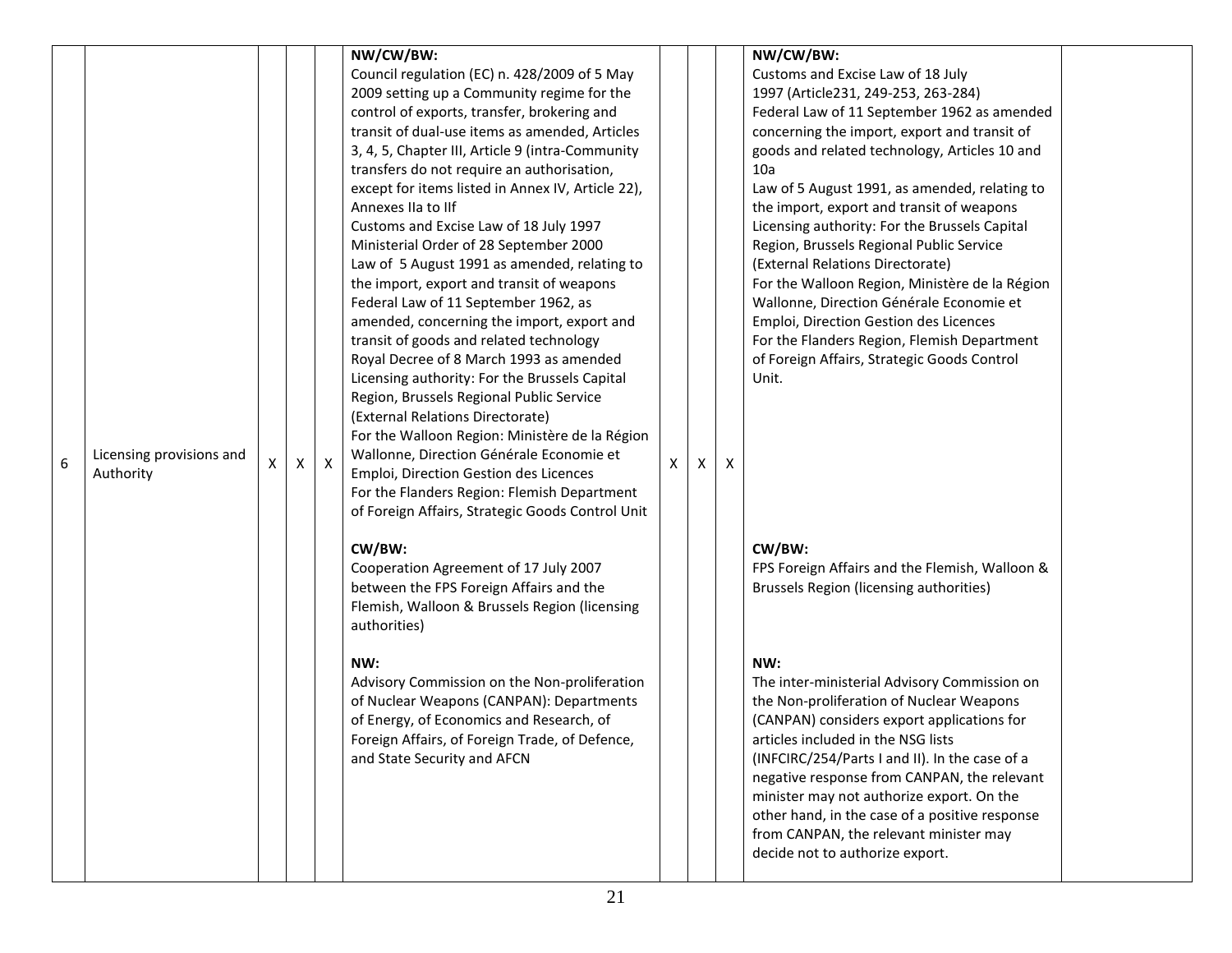| $\overline{7}$ | Control lists of<br>materials, equipment<br>and technology | X | X | X                         | NW/CW/BW:<br>Council regulation (EC) n. 428/2009 of 5 May<br>2009 setting up a Community regime for the<br>control of exports, transfer, brokering and<br>transit of dual-use items, as amended, Article 2<br>("'dual-use items' shall mean items, including<br>software and technology")<br>Law of 5 August 1991 relating to the import,<br>export and transit of weapons<br>Federal Law of 11 September 1962, as<br>amended, concerning the import, export and<br>transit of goods and related technology                                        | X | X | $\mathsf{X}$              | NW/CW/BW:<br>Council regulation (EC) n. 428/2009 of 5 May<br>2009 setting up a Community regime for the<br>control of exports, transfer, brokering and<br>transit of dual-use items, Annex I<br>Law of 5 August 1991 relating to the import,<br>export and transit of weapons<br>Federal Law of 11 September 1962, as<br>amended, concerning the import, export and<br>transit of goods and related technology |  |
|----------------|------------------------------------------------------------|---|---|---------------------------|----------------------------------------------------------------------------------------------------------------------------------------------------------------------------------------------------------------------------------------------------------------------------------------------------------------------------------------------------------------------------------------------------------------------------------------------------------------------------------------------------------------------------------------------------|---|---|---------------------------|----------------------------------------------------------------------------------------------------------------------------------------------------------------------------------------------------------------------------------------------------------------------------------------------------------------------------------------------------------------------------------------------------------------|--|
| 8              | Intangible technology<br>transfers                         | X | X | X                         | NW/CW/BW:<br>Council regulation (EC) n. 428/2009 of 5 May<br>2009 setting up a Community regime for the<br>control of exports, transfer, brokering and<br>transit of dual-use items, Article 2<br>Law of 5 August 1991 relating to the import,<br>export and transit of weapons<br>Federal Law of 11 September 1962, as<br>amended, concerning the import, export and<br>transit of goods and related technology<br>Council Joint Action of 22 June 2000<br>concerning the control of technical assistance<br>related to certain military end-uses | X | X | X                         | NW/CW/BW:<br>Law of 5 August 1991 relating to the import,<br>export and transit of weapons                                                                                                                                                                                                                                                                                                                     |  |
| 9              | Inclusion of means of<br>delivery                          | X | X | $\boldsymbol{\mathsf{X}}$ | NW/CW/BW:<br>Council regulation (EC) n. 428/2009 of 5 May<br>2009 setting up a Community regime for the<br>control of exports, transfer, brokering and<br>transit of dual-use items, Annex I<br>Law of 5 August 1991 relating to the import,<br>export and transit of weapons                                                                                                                                                                                                                                                                      | X | X | $\boldsymbol{\mathsf{X}}$ | NW/CW/BW:<br>Council regulation (EC) n. 428/2009 of 5 May<br>2009 setting up a Community regime for the<br>control of exports, transfer, brokering and<br>transit of dual-use items, Annex I<br>Law of 5 August 1991 relating to the import,<br>export and transit of weapons                                                                                                                                  |  |
| 10             | End-user controls                                          | Χ | X | $\mathsf{X}$              | NW/CW/BW:<br>Council regulation (EC) n. 428/2009 of 5 May<br>2009 setting up a Community regime for the<br>control of exports, transfer, brokering and<br>transit of dual-use items<br>Law of 5 August 1991 relating to the import,<br>export and transit of weapons<br>Cooperation Agreement of 17 July 2007<br>between the federal state and the regions with                                                                                                                                                                                    | X | X | $\mathsf{X}$              | NW/CW/BW:<br>Council regulation (EC) n. 428/2009 of 5 May<br>2009 setting up a Community regime for the<br>control of exports, transfer, brokering and<br>transit of dual-use items, Article 12<br>Law of 5 August 1991 relating to the import,<br>export and transit of weapons<br>Cooperation Agreement of 17 July 2007<br>between the federal state and the regions with                                    |  |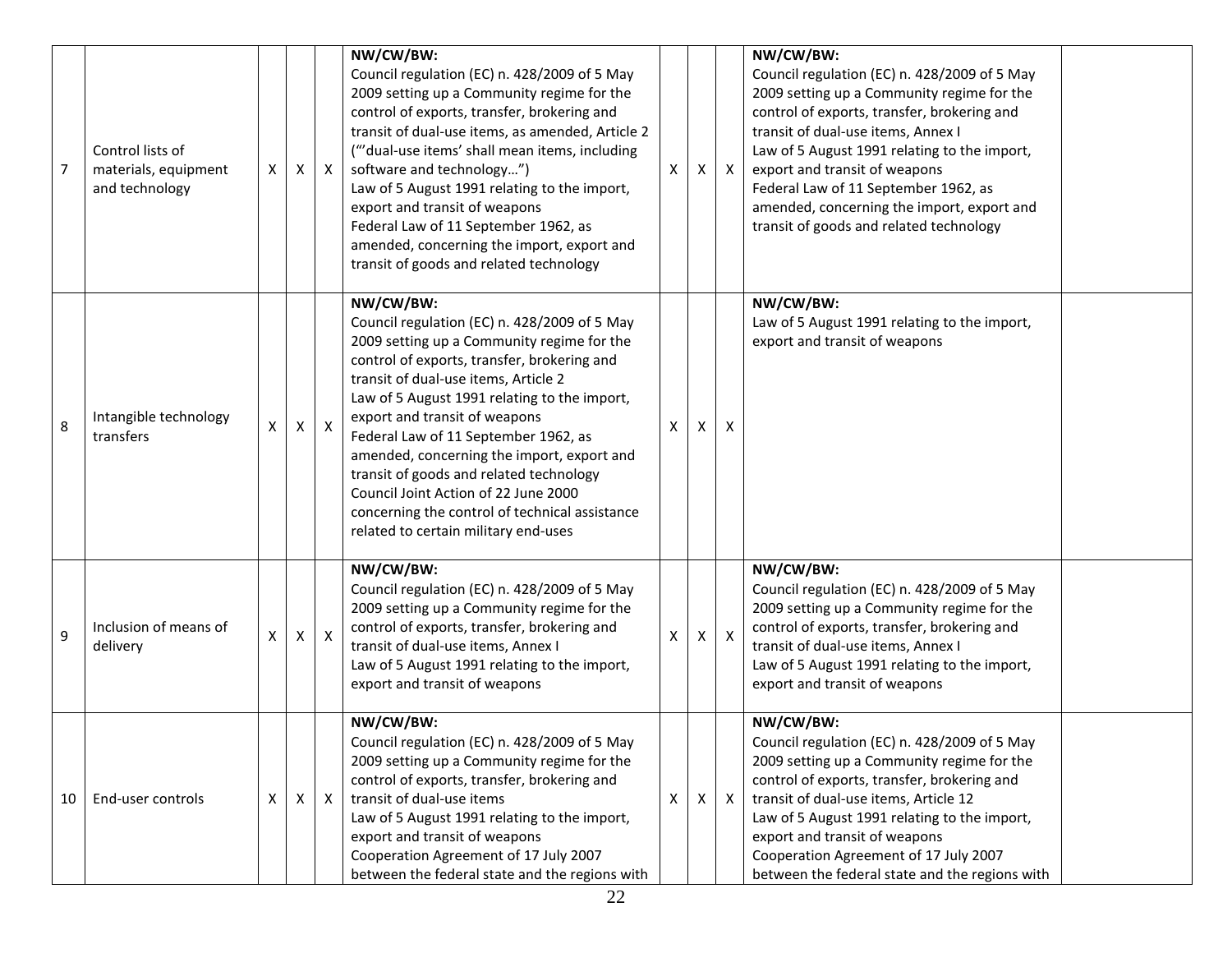|    |                        |                |   |              | respect to the import, export and transit of<br>military equipment and dual-use items, Article<br>11                                                                                                                                                                                                                                                                                                                                                                                                                                                                                                                           |   |   |          | respect to the import, export and transit of<br>military equipment and dual-use items, Article<br>11                                                                                                                                                                                                                                                                       |  |
|----|------------------------|----------------|---|--------------|--------------------------------------------------------------------------------------------------------------------------------------------------------------------------------------------------------------------------------------------------------------------------------------------------------------------------------------------------------------------------------------------------------------------------------------------------------------------------------------------------------------------------------------------------------------------------------------------------------------------------------|---|---|----------|----------------------------------------------------------------------------------------------------------------------------------------------------------------------------------------------------------------------------------------------------------------------------------------------------------------------------------------------------------------------------|--|
| 11 | Catch all clause       | X              | х | $\mathsf{X}$ | NW/CW/BW:<br>Council regulation (EC) n. 428/2009 of 5 May<br>2009 setting up a Community regime for the<br>control of exports, transfer, brokering and<br>transit of dual-use items, Article 4<br>Law of 5 August 1991 relating to the import,<br>export and transit of weapons                                                                                                                                                                                                                                                                                                                                                | х | х | X        | NW/CW/BW:<br>Council regulation (EC) n. 428/2009 of 5 May<br>2009 setting up a Community regime for the<br>control of exports, transfer, brokering and<br>transit of dual-use items<br>Law of 5 August 1991 relating to the import,<br>export and transit of weapons                                                                                                       |  |
| 12 | Transit control        | X              | X | $\mathsf{X}$ | NW/CW/BW:<br>Council regulation (EC) n. 428/2009 of 5 May<br>2009 setting up a Community regime for the<br>control of exports, transfer, brokering and<br>transit of dual-use items, Article 6<br>Council Regulation (EU) No. 952/2013 (Union<br>Customs Code), as amended, especially Articles<br>5, 141, 158, 210, 226, 233<br>Customs and Excise Law of 18 July 1997<br>Ministerial Order of 28 September 2000<br>Law of 5 August 1991 as amended, relating to<br>the import, export and transit of weapons<br>Royal Decree of 8 March 1993, as amended<br>CW:<br>Law of 4 June 2007 approving implementation<br>of the CWC | X | X | $\times$ | NW/CW/BW:<br>Customs and Excise Law of 18 July 1997<br>Law of 11 September 1962, as amended by the<br>Law of 3 August 1992 and Law of 2 February<br>1994<br>Law of 5 August 1991, as amended, relating to<br>the import, export and transit of weapons<br>Royal Decree of 8 March 1993, as amended<br>CW:<br>Law of 4 June 2007 approving the<br>implementation of the CWC |  |
| 13 | Trans-shipment control | $\mathsf{X}^-$ | X | X            | NW/BW/CW:<br>Council regulation (EC) n. 428/2009 of 5 May<br>2009 setting up a Community regime for the<br>control of exports, transfer, brokering and<br>transit of dual-use items as amended (would<br>be handled either as an "export" or a "transit"<br>as defined by the Regulation)<br>Law of 5 August 1991, as amended, relating to<br>the import, export and transit of weapons<br>Royal Decree of 8 March 1993, as amended<br>Council Regulation (EU) No. 952/2013 (Union<br>Customs Code), as amended<br>Customs and Excise Law of 18 July 1997                                                                      | X | X |          | NW/CW/BW:<br>Customs and Excise Law of 18 July 1997<br>Law of 11 September 1962 as amended by the<br>Law of 3 August 1992 and Law of 2 February<br>1994<br>Law of 5 August 1991, as amended<br>Royal Decree of 8 March 1993, as amended                                                                                                                                    |  |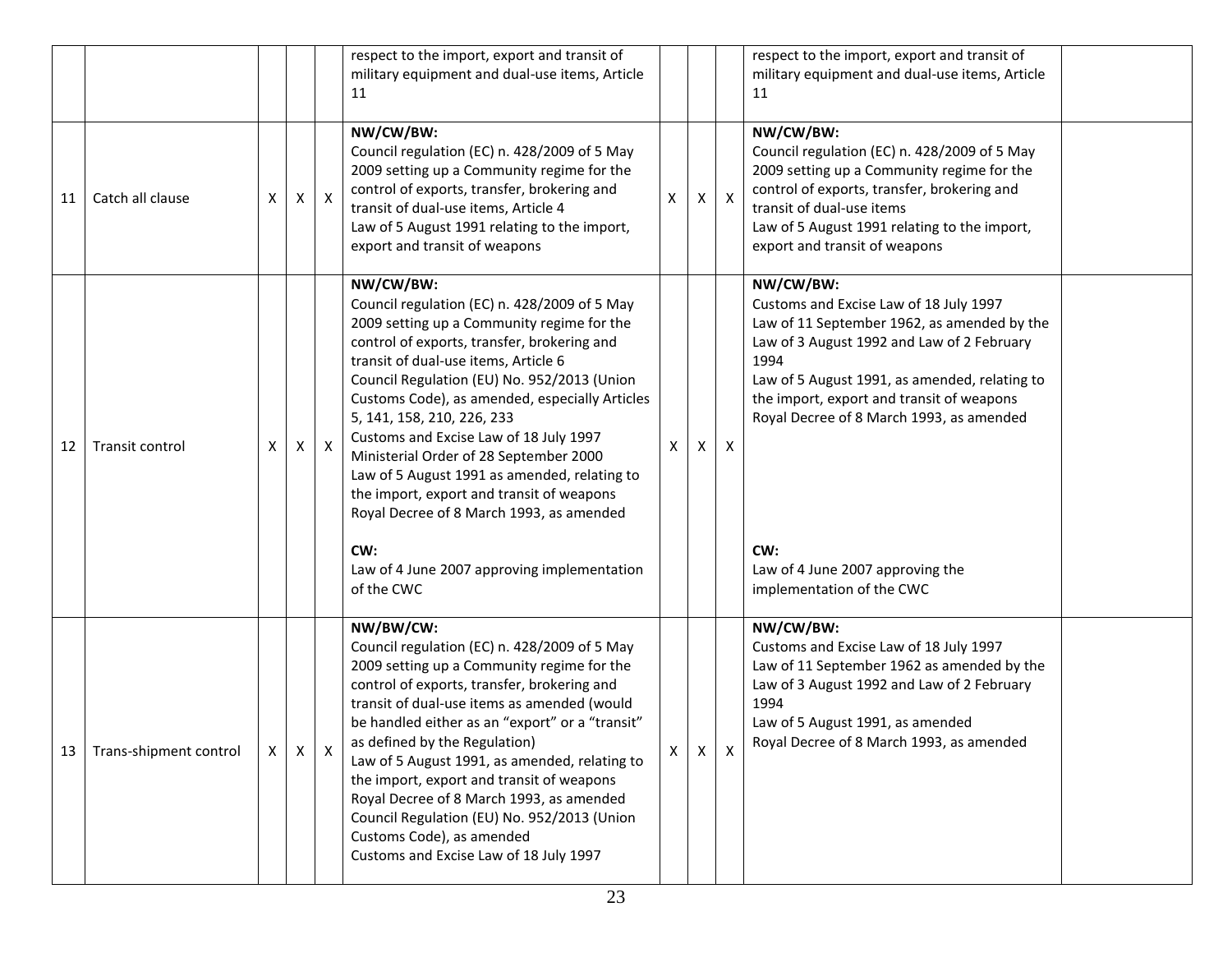|    |                                                                                                                                        |   |              |              | NW/BW:<br>Ministerial Order of 28 September 2000<br>CW:<br>Law of 4 June 2007 approving the<br>implementation of the CWC                                                                                                                                                                                                                                                                                                             |    |   |                           | CW:<br>Law of 4 June 2007 approving the<br>implementation of the CWC                                                                                                                                                                                                                                                                                                                                                                                                                                                                                                  |  |
|----|----------------------------------------------------------------------------------------------------------------------------------------|---|--------------|--------------|--------------------------------------------------------------------------------------------------------------------------------------------------------------------------------------------------------------------------------------------------------------------------------------------------------------------------------------------------------------------------------------------------------------------------------------|----|---|---------------------------|-----------------------------------------------------------------------------------------------------------------------------------------------------------------------------------------------------------------------------------------------------------------------------------------------------------------------------------------------------------------------------------------------------------------------------------------------------------------------------------------------------------------------------------------------------------------------|--|
| 14 | Re-export control                                                                                                                      | Χ | X            | $\mathsf{X}$ | NW/CW/BW:<br>Council regulation (EC) n. 428/2009 of 5 May<br>2009 setting up a Community regime for the<br>control of exports, transfer, brokering and<br>transit of dual-use items, Article 2 (defines "re-<br>export" as an "export" for the purposes of the<br>Regulation)<br>Union Customs Code, as amended, Article 270                                                                                                         | X. | X | $\mathsf{X}$              | NW/CW/BW:<br>Law of 5 August 1991 as amended<br>Royal Decree of 8 March 1993 as amended                                                                                                                                                                                                                                                                                                                                                                                                                                                                               |  |
| 15 | Control over financing of<br>exports/transhipments<br>that would contribute to<br>proliferation                                        | X | $\mathsf{X}$ | $\mathsf{X}$ | NW/CW/BW:<br>Law of 11 January 1993 on Preventing Use of<br>the Financial System for Purposes of<br>Laundering Money and Terrorism Financing, as<br>amended<br>Directive (EU) 2015/849 of the European<br>Parliament and of the Council of 20 May 2015<br>on the prevention of the use of the financial<br>system for the purposes of money laundering<br>or terrorist financing, Belgian Transition Act<br>hereto of 6 October 2017 | X  | X | $\boldsymbol{\mathsf{X}}$ | NW/CW/BW:<br>Law of 11 January 1993 on Preventing Use of<br>the Financial System for Purposes of<br>Laundering Money and Terrorism Financing, as<br>amended<br>Directive (EU) 2015/849 of the European<br>Parliament and of the Council of 20 May 2015<br>on the prevention of the use of the financial<br>system for the purposes of money laundering<br>or terrorist financing, Belgian Transition Act<br>hereto of 6 October 2017                                                                                                                                  |  |
| 16 | Control over services<br>related to exports/<br>transhipments that<br>would contribute to<br>proliferation including<br>transportation | Χ |              |              | NW:<br>Law of 15 April 1994, Articles 3-6, 9, 10, 14, 18,<br>18bis and 28<br>Royal decree of 20 July 2001, Articles 56 to 60                                                                                                                                                                                                                                                                                                         | х  |   |                           | NW:<br>Law of 15 April 1994, Articles 49 and following<br>Royal decree of 20 July 2001, Article 80<br>Law of 17 April 1986, Article 4 amending the<br>Penal Code, Article 488bis<br>Prior authorisation of shipments by FANC is<br>mandatory. If these provisions are not met, the<br>Agency can impose corrective actions. A<br>breach of compliance with the law or with the<br>regulation can constitute a criminal offence,<br>and the law enforcement officers of FANC may<br>officially report to the public prosecutor, who<br>can initiate a penal procedure. |  |